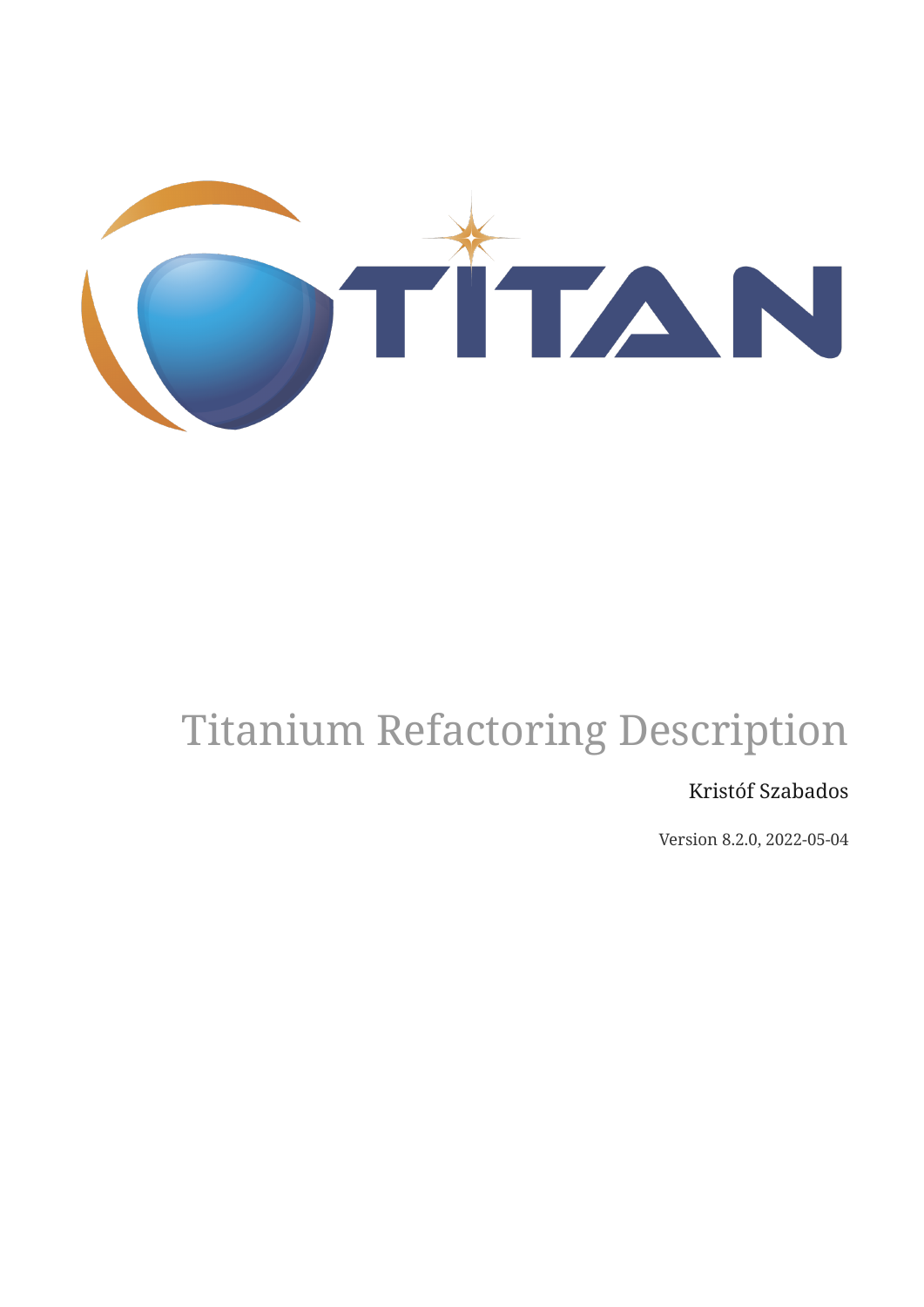# **Table of Contents**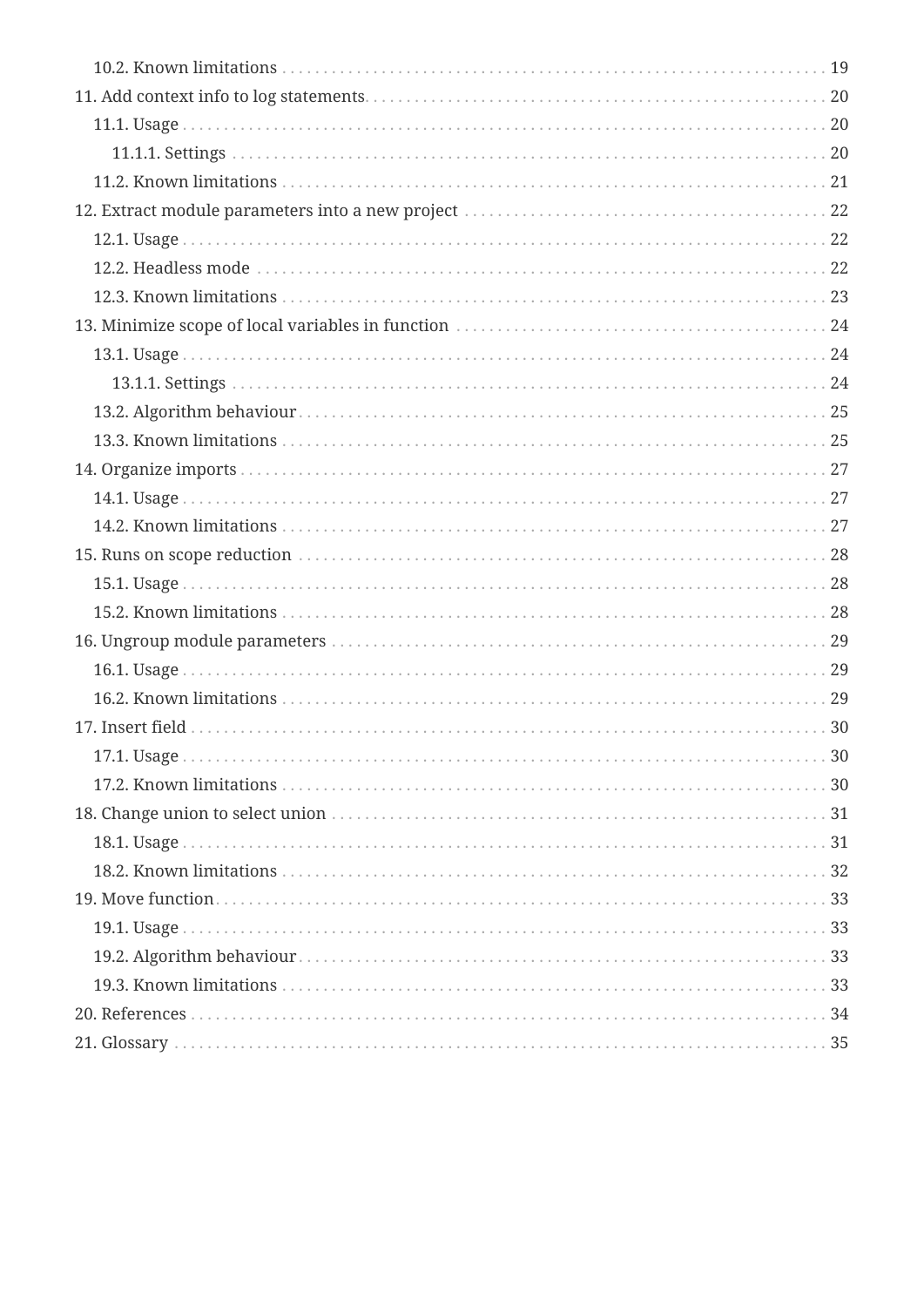#### **Abstract**

This document describes Titanium Refactoring, the refactoring tool for TTCN-3 testing software.

#### **Copyright**

Copyright (c) 2000-2022 Ericsson Telecom AB.

All rights reserved. This program and the accompanying materials are made available under the terms of the Eclipse Public License v2.0 that accompanies this distribution, and is available at [https://www.eclipse.org/org/documents/epl-2.0/EPL-2.0.html.](https://www.eclipse.org/org/documents/epl-2.0/EPL-2.0.html)

#### **Disclaimer**

The contents of this document are subject to revision without notice due to continued progress in methodology, design and manufacturing. Ericsson shall have no liability for any error or damage of any kind resulting from the use of this document.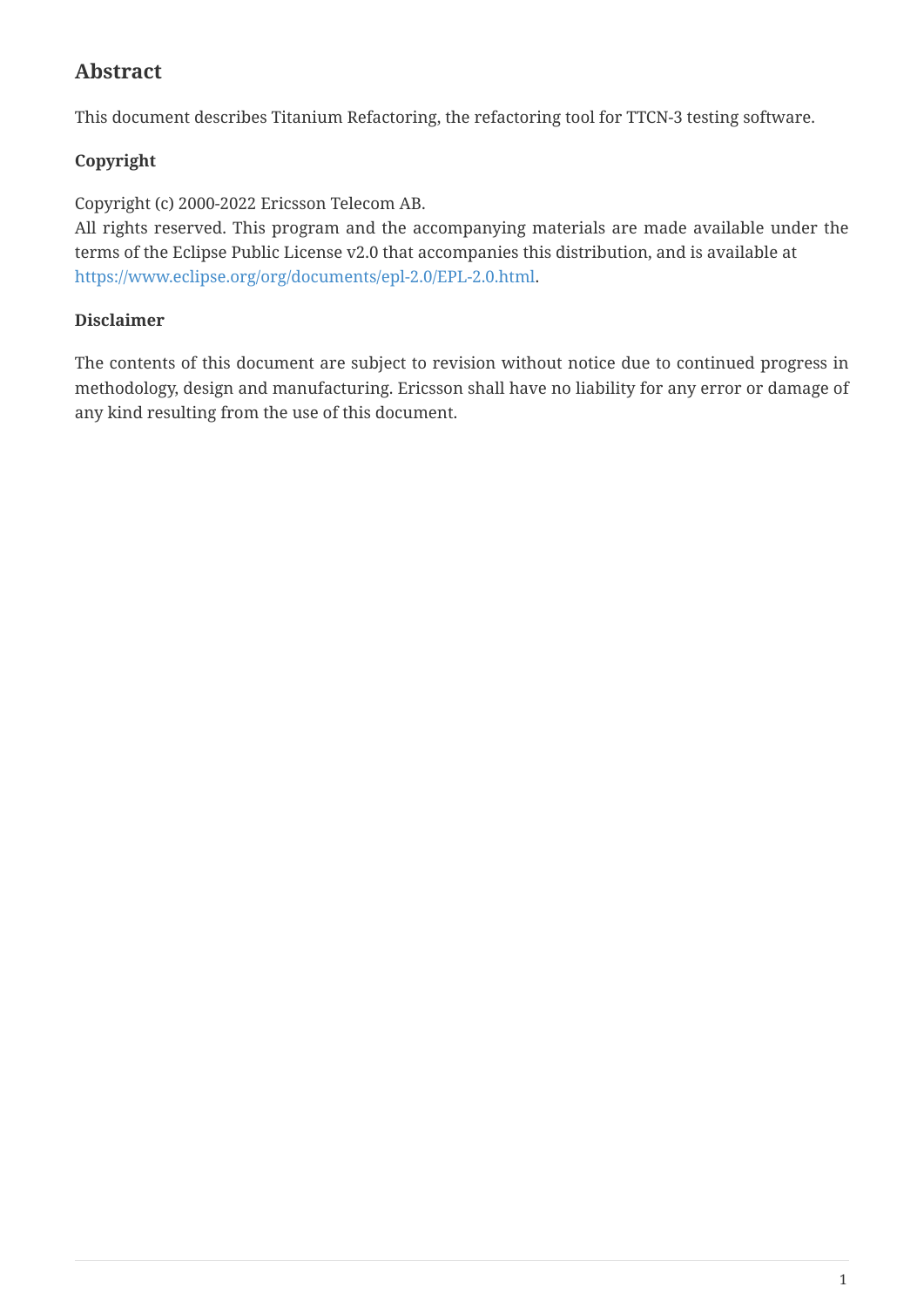# <span id="page-4-0"></span>**Chapter 1. Introduction**

### <span id="page-4-1"></span>**1.1. How to read this document**

This description contains detailed information on using the TitaniumRefactoring tool.

### <span id="page-4-2"></span>**1.2. Overview of TitaniumRefactoring**

The TitaniumRefactoring tool is an Eclipse plug-in, extending the TITAN Designer for the Eclipse IDE Toolset with refactoring functionality. The Designer is required to be installed and be present for the correct operation.

### <span id="page-4-3"></span>**1.3. The TITAN implementation of TTCN-3**

The TitaniumRefactoring plug-in is extending the TITAN Designer plug-in, which is an implementation of TTCN-3 Core Language standard [\(\[3\]\)](#page-36-1), supporting of ASN.1 language ([\[4\]](#page-36-2)).

The limitations present in the Designer plug-in also apply here: there are TTCN-3 language constructs which are not yet supported in the current version, while there are also some nonstandard extensions implemented by TITAN. Information on these limitations and extensions and also some clarifications of how the standard has been implemented in TITAN, can be found in the [TITAN Programmer's Technical Reference.](#page-36-3)

## <span id="page-4-4"></span>**1.4. Intended audience**

This document is intended for users of the TITAN TTCN-3 Test Toolset.

## <span id="page-4-5"></span>**1.5. Presumed knowledge**

This document is intended to be read by users already familiar with the TITAN Designer toolset. For this reason this document includes TITAN related information only when necessary.

**NOTE** This document does not wish to describe elements of Eclipse or Titan, and how to use them. Every time such a feature is described, it is done with simplicity in mind, assuming a minimal level of experience with Integrated Development Environments from the user. However, it is advised to read the manuals of Eclipse and Titan Designer (mainly contained in its included help system), because it can provide better descriptions of the elements.

# <span id="page-4-6"></span>**1.6. Typographical conventions**

This document uses the following typographical conventions:

**Bold** is used to represent graphical user interface (GUI) components such as buttons, menus, menu items, dialog box options, fields and keywords, as well as menu commands. Bold is also used with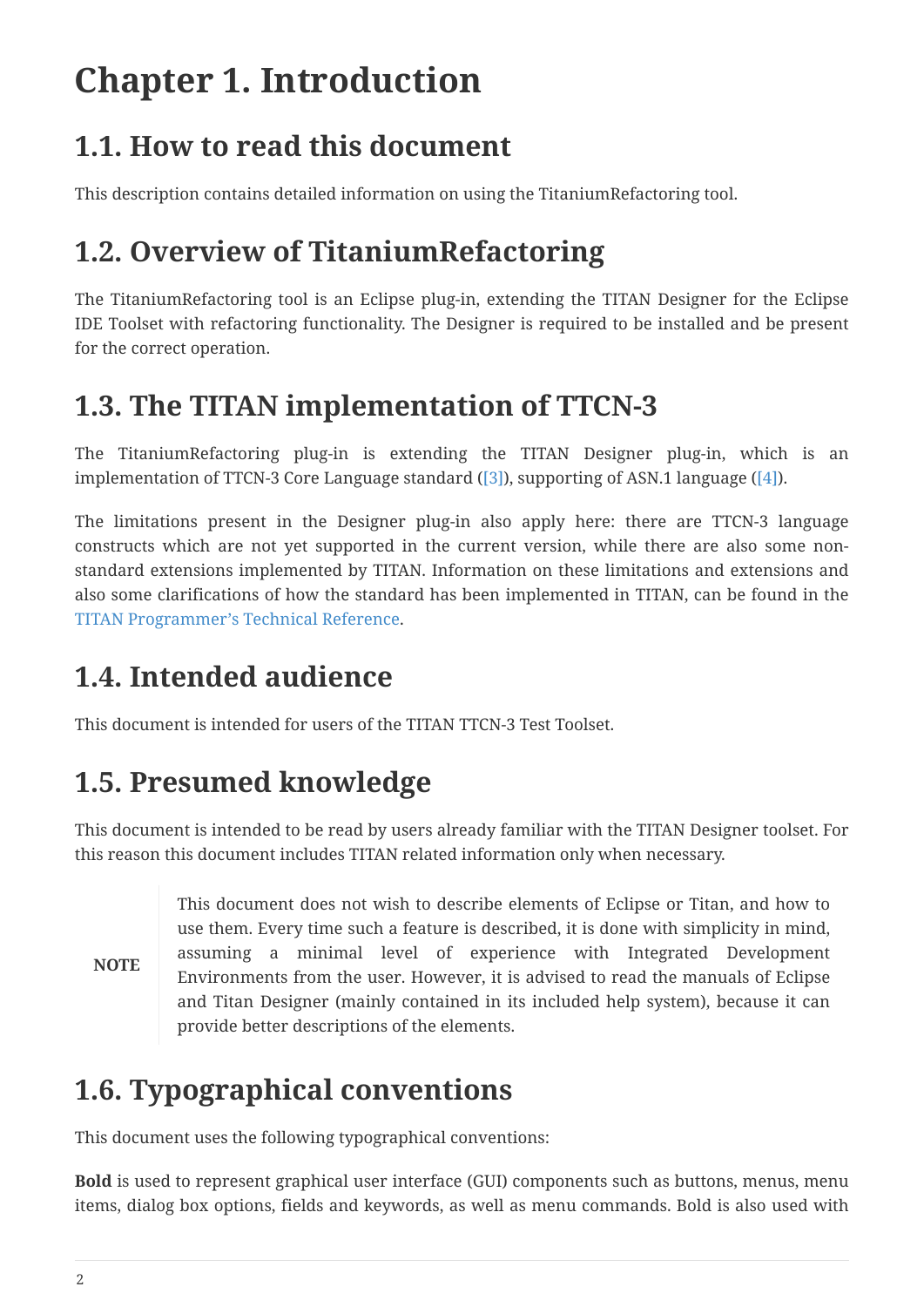"+" to represent key combinations. For example, **Ctrl + Click**

The slash (/) character is used to denote a menu and sub-menu sequence. For example, **File / Open**.

Monospaced font is used to represent system elements such as command and parameter names, program and path names, URLs, directory names and code examples.

## <span id="page-5-0"></span>**1.7. Installation**

For details on installing the TitaniumRefactoring plug-in, see the Installation Guide for TITAN Designer and TITAN Executor for the Eclipse IDE [\[1\]](#page-36-4).

#### <span id="page-5-1"></span>**1.8. How to report an error for the tool**

The following information should be included into trouble reports:

- a short description of the problem;
- what seems to have caused it, or how it can be reproduced;
- If the problem is graphical in some way (displaying something wrong), screenshots should also be included;
- Output appearing on the TITAN Console or the TITAN Debug Console;
- contents of the Error view if it contains some relevant information;

Before reporting a trouble, try to identify whether the trouble really relates to the Titanium plug-in. It might be caused by other third party plug-ins, or by Eclipse itself.

Reporting the contents of the Consoles and the Error log is important as TITAN consoles might display important debug information. The location on which the Error Log view can be opened can change with Eclipse versions, but it is usually found at **Window / Show View / Other… / PDE Runtime / Error Log** or **Window / Show View / Other… / General / Error Log**.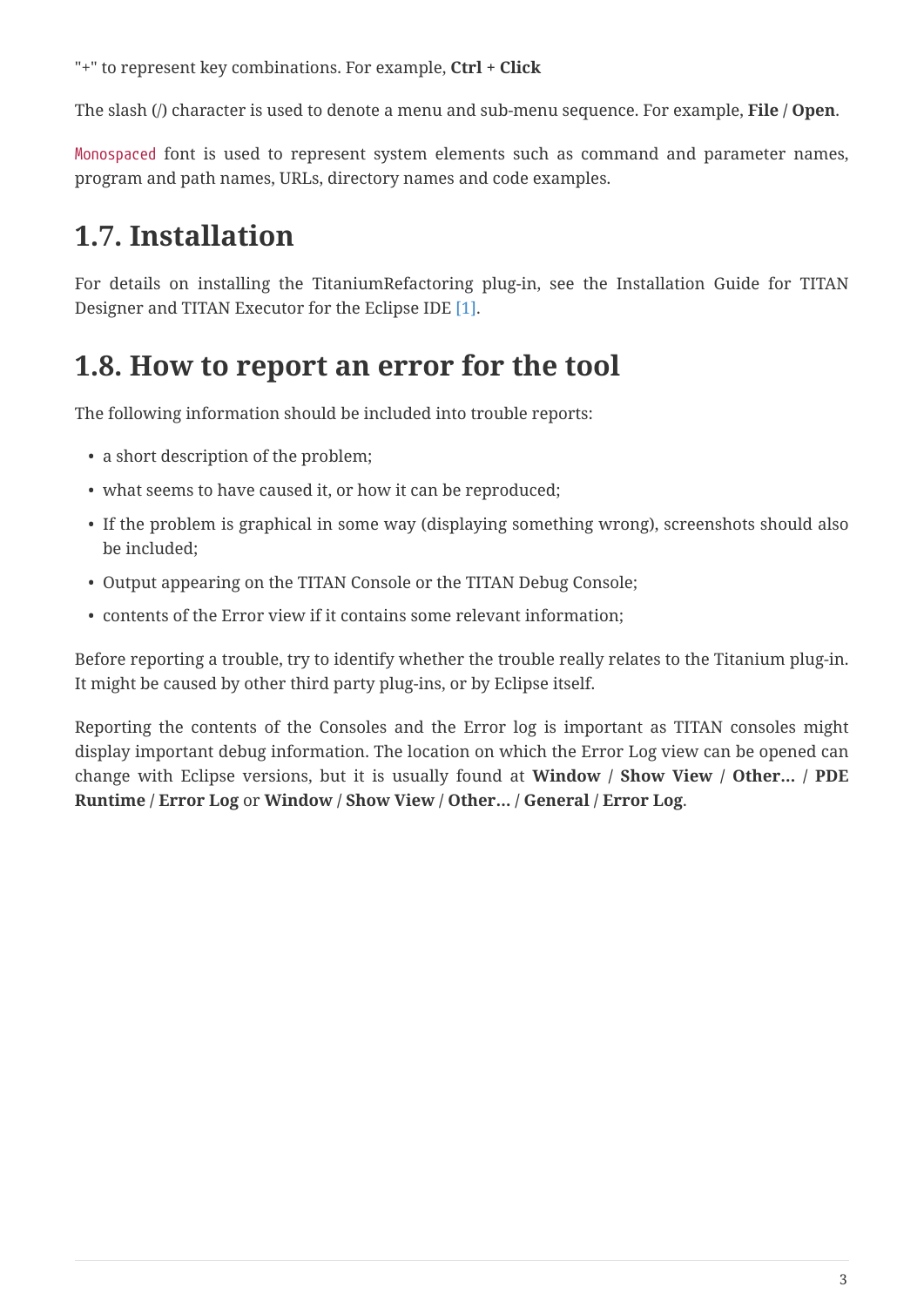# <span id="page-6-0"></span>**Chapter 2. Getting started**

This section explains how to setup Eclipse and the TITAN Designer to access every feature provided by TitaniumRefactoring.

# <span id="page-6-1"></span>**2.1. The perspective**

TitaniumRefactoring does not provide its own perspective, for convenience we recommend using the "TITAN Editing" perspective.

For those who have not yet used the TITAN Designer before, it is recommended to read chapter "The TITAN Editing perspective" of the TITAN Designer's user guide on how to set up a default perspective for working with TTCN-3.

# <span id="page-6-2"></span>**2.2. Setting workbench preferences**

In Eclipse, workbench preferences are used to set user specific general rules, which apply to every project; for example, preferred font styles, access to version handling systems and so on.

Workbench preferences are accessible selecting **Window / Preferences**. Clicking on the menu item will bring up the preferences page.

This section only concerns the preferences that are available under the TITAN preferences node of this preference tree. There are no preferences in this window concerning the TitaniumRefactoring plugin.

# <span id="page-6-3"></span>**2.3. TITAN preferences**

| Preferences                                                                                        |                                                                                                                                                                     |                                            | $\Box$                                                              |
|----------------------------------------------------------------------------------------------------|---------------------------------------------------------------------------------------------------------------------------------------------------------------------|--------------------------------------------|---------------------------------------------------------------------|
| type filter text                                                                                   | <b>TITAN Preferences</b>                                                                                                                                            |                                            | $\triangle$ $\rightarrow$ $\Rightarrow$ $\rightarrow$ $\rightarrow$ |
| $\blacktriangle$<br>$\triangleright$ Java<br><b>Metrics Preferences</b>                            | <b>Preferences for TITAN</b>                                                                                                                                        |                                            |                                                                     |
| Plug-in Development<br>$\triangleright$ Profiling and Logging                                      | TITAN installation path:                                                                                                                                            | C:\cyqwin\mnt\TTCN\Releases\TTCNv3-1.8.pl3 | Browse                                                              |
| Remote Systems                                                                                     | License file:                                                                                                                                                       | C:\cyqwin\home\ekrisza\license_1484.dat    | Browse                                                              |
| ⊳ Run/Debug                                                                                        | V Use markers for build error notification instead of a dialog.                                                                                                     |                                            |                                                                     |
| $\triangleright$ Team<br>$\triangleright$ Test                                                     | Treat on-the-fly errors as fatal for build (the project will not build).                                                                                            |                                            |                                                                     |
| $\triangleright$ TITAN Log Viewer                                                                  | When On-the-Fly analyzation ends the compiler markers:                                                                                                              | Become outdated                            |                                                                     |
| TITAN Preferences<br><b>Content Assist</b>                                                         | When the compiler runs the on-the-fly markers:                                                                                                                      | Stay                                       |                                                                     |
| <b>Excluded resources</b>                                                                          | Maximum number of build processes to use:                                                                                                                           | $\overline{2}$                             |                                                                     |
| Folding                                                                                            | Display debug information.                                                                                                                                          |                                            |                                                                     |
| Highlight matching bracket<br>Indentation                                                          | The version of the compiler used: R8D01<br>License information:                                                                                                     |                                            |                                                                     |
| ▷ On-the-fly checker<br><b>Syntax Coloring</b><br><b>TITAN actions</b><br><b>Typing</b><br>m.<br>∢ | Unique ID<br>: 1484<br>: Kristóf Szabados<br>Licensee<br>: kristof.szabados@ericsson.com<br>E-mail<br>: Ericsson Hungary Ltd.<br>Company<br>: ETH/RZX<br>Department |                                            |                                                                     |
| ?                                                                                                  |                                                                                                                                                                     | OK                                         | Cancel                                                              |

*Figure 1. TITAN Preferences*

The setting of the TITAN **license file** is mandatory for the refactoring features to work. Without a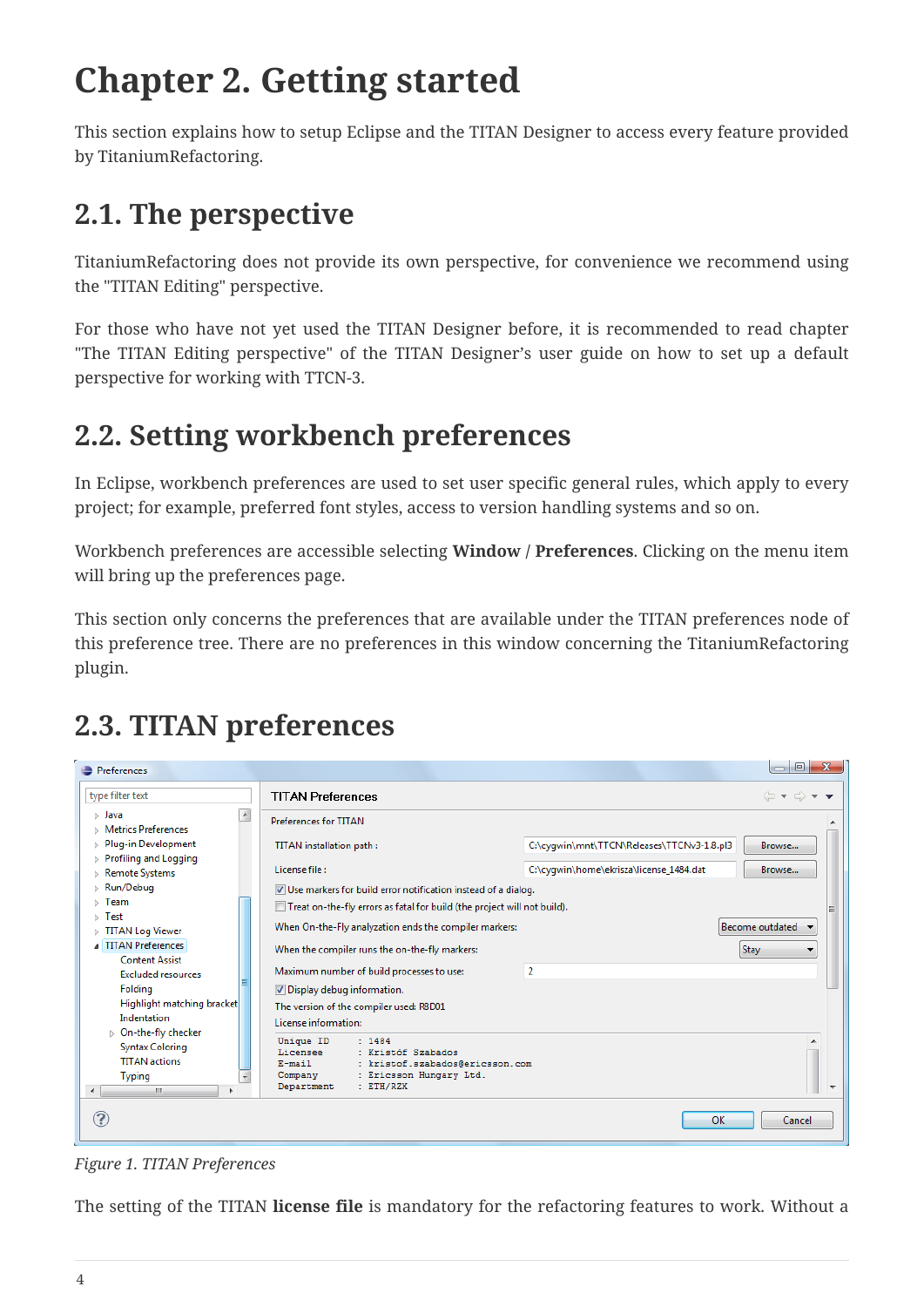valid license the TITAN Designer plug-in will not create the semantic data, that the TitaniumRefactoring plug-in requires to work on.

**NOTE**

In case the license file is not provided, is not valid or has expired an additional link will appear on this page. Clicking on this link a browser will open directing the user to a web page where he can order a new license or can ask for a renewal of his existing one.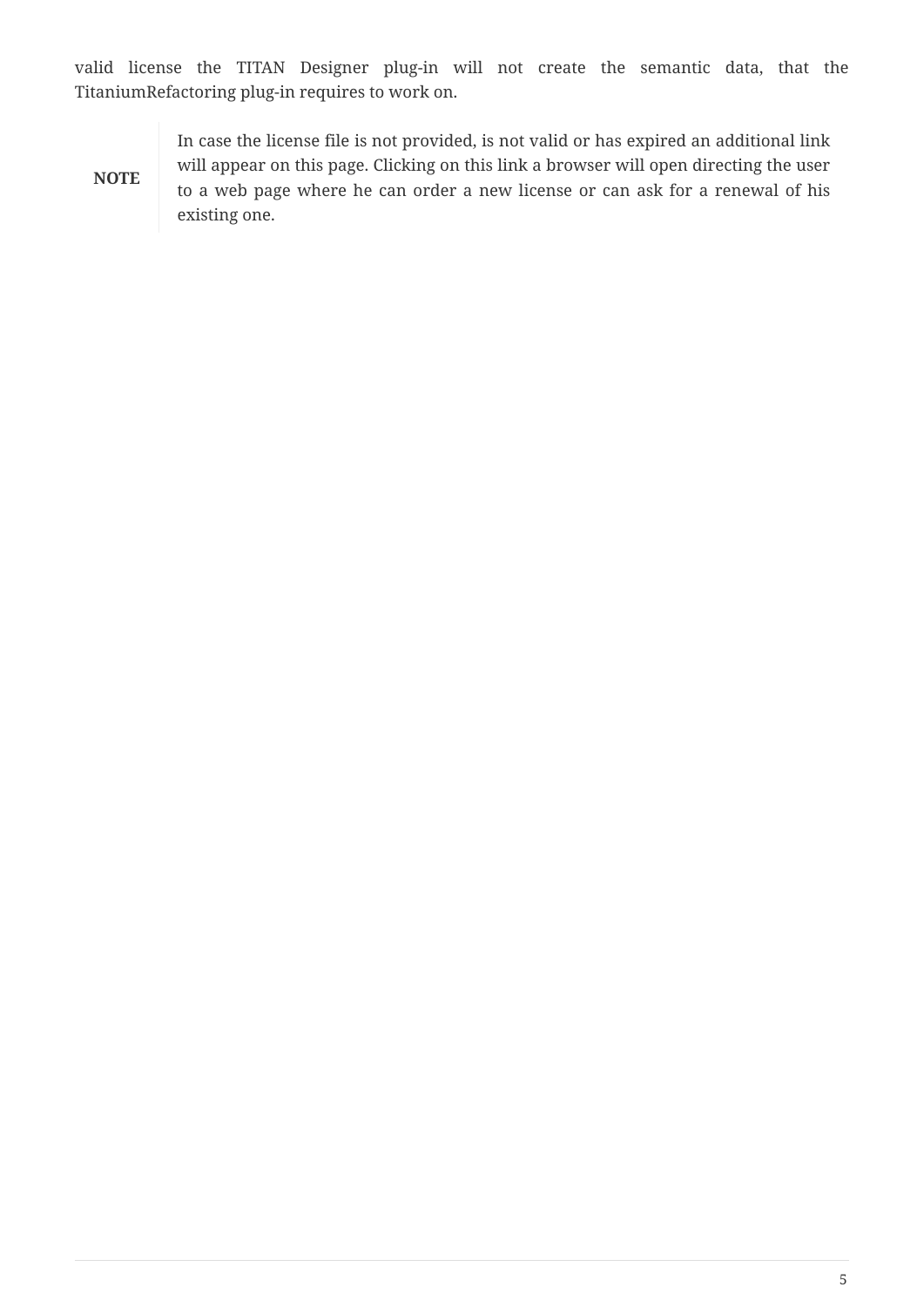# <span id="page-8-0"></span>**Chapter 3. Actions**

The TitaniumRefactoring plug-in extends some of the context-sensitive menus of Eclipse where appropriate, providing a convenient way to use the available tools.

## <span id="page-8-1"></span>**3.1. Editor actions**

| ⊜                                                                                                  |                                                | Java - smells1b/src/MyExample.ttcn - Eclipse SDK |                  | $\Box$<br>$\mathsf{x}$                       |
|----------------------------------------------------------------------------------------------------|------------------------------------------------|--------------------------------------------------|------------------|----------------------------------------------|
| File Edit Navigate Search Project Run Window Help                                                  |                                                |                                                  |                  |                                              |
| ■ ↑ ■ ☞ ☞ │ № № ₩ ₩ ₩ № ⊙ № 9 Toggle Comment ┆╲┆ねヽQ ヽQ ヽ¦ ₩ ⊙ ヽ;@ ∥ ~ ¦ ∴ 7 - {} - {p - {p - } - } |                                                |                                                  |                  |                                              |
| <sup>身」</sup> Java<br><b>Quick Access</b><br>昏                                                     |                                                |                                                  |                  |                                              |
|                                                                                                    |                                                |                                                  |                  |                                              |
| $\equiv$<br>  Package Explorer ※<br>⊟                                                              | 3 EPTF_CLL_Base_Definitions.ttcn               | 3 HS47680.ttcn                                   | MyExample.ttcn & | $\qquad \qquad =\qquad$<br>$\Box$            |
| ▽<br>\$<br>戶                                                                                       | 1504                                           |                                                  |                  | $\wedge$ $\Box$                              |
| <b>3GPP EUTRA</b>                                                                                  | 16<br>17                                       | map(mtc:MyPCO PT, system:MyPCO PT);              |                  |                                              |
| ASN_Example [-fg-e]                                                                                | MyPCO_PT.sen<br>18<br>setverdict (p            | Undo                                             | $Ctrl + Z$       |                                              |
| f_EPTF_CLI_Client_commandHandle                                                                    | 19 <sup>1</sup>                                | <b>Revert File</b>                               |                  |                                              |
| friendship [-fg-e]                                                                                 | 20                                             | $\mathbb{R}$<br>Save                             | $Ctrl + S$       |                                              |
| hello $[-fq -e]$<br>HelloWorld [ -fg -e]                                                           | 21<br>testcase to He                           | Open With                                        | CType            |                                              |
| import_example [ -fg -e ]                                                                          | 2201<br>23<br>timer TL T :                     | Show In                                          | Alt+Shift+W ▶    |                                              |
| $minimal$ [ -fg -e]                                                                                | map (mtc: MyPC<br>24                           |                                                  |                  |                                              |
| $\triangleright$ in refactoring debug [ -fg -e ]                                                   | 25<br>MyPCO PT.sen                             | Cut                                              | $Ctrl+X$         |                                              |
| REFTEST_def_source1 [-fg-e]                                                                        | 26<br>TL T.start;                              | Copy                                             | $Ctrl + C$       |                                              |
| REFTEST_def_source2 [-fg-e]                                                                        | $27\Theta$<br>$alt$ {                          | Paste                                            | $Ctrl + V$       |                                              |
| REFTEST_def_source3 [-fg-e]<br>REFTEST_fun_source1 [-fg-e]                                         | [] MyPCO F<br>28<br>29<br>$[1$ $TL$ $T$ . $ti$ | Run As                                           | ٠                | T.stop; setverdict(pass); }                  |
| REFTEST_fun_source2 [-fg-e]                                                                        | 30<br>[] MyPCO E                               | Debug As                                         | (fail);<br>٠     |                                              |
| > > REFTEST_log_source1 [ -fg -e ]                                                                 | 31<br>3                                        | Team                                             |                  |                                              |
| REFTEST_vis_source1 [-fg-e]<br>$\triangleright$ 10                                                 | 32<br>Þ                                        | <b>Compare With</b>                              | ٠                |                                              |
| D (OREFTEST_vis_source2 [ -fg -e ]                                                                 | 33<br>34                                       | <b>Replace With</b>                              | ۲<br>CType       |                                              |
| $\triangleright$ $\bullet$ smells1b [-fg-e]                                                        | testcase to He<br>$35^\circ$ {                 | TitaniumRefactoring                              | ٠                | Extract definition into a new project        |
|                                                                                                    | 36<br>var integer                              | <b>Correct Indentation</b>                       | $Ctrl + I$       | Extract code into a new function             |
|                                                                                                    | 37<br>map (mtc: MyPC                           |                                                  |                  |                                              |
|                                                                                                    |                                                | <b>Open Declaration</b>                          | F3               | Minimize visibility modifiers in module      |
|                                                                                                    | <b>Report El Console</b>                       | <b>Find References</b>                           | F <sub>4</sub>   | Add context info to log statements           |
|                                                                                                    |                                                | Rename refactoring                               | Ctrl+F4          | Extract module parameters into a new project |
|                                                                                                    | <b>TITAN Debug console</b>                     | Titanium                                         |                  |                                              |
|                                                                                                    |                                                | <b>Toggle Comment</b>                            | $Ctrl+ /$        |                                              |
|                                                                                                    |                                                | Preferences                                      |                  |                                              |
|                                                                                                    |                                                |                                                  |                  |                                              |
| $\leq$<br>$\rightarrow$                                                                            | $\,<$                                          |                                                  |                  |                                              |
|                                                                                                    |                                                | Writable<br><b>Smart Insert</b>                  | 25:34            |                                              |
|                                                                                                    |                                                |                                                  |                  |                                              |

*Figure 2. Editor actions context menu*

While editing a TTCN-3 source file, the context menu can be opened by right clicking in the editor on some selection. Under the TitaniumRefactoring menu item, the available actions on this file can be found.

- **Extract definition into a new project:** Copies the selected definition and all of its dependencies to a new project. See Chapter [Extract definition into a new project](#page-14-0) for details.
- **Extract code into a new function:** Extracts the selected code into a new function. See Chapter [Extract code into a new function](#page-16-0) for details.
- **Lazy-fication of formal parameters:** Automatically detects formal module parameters where applying the @lazy modifier would be beneficial see Chapter [Lazy-fication of formal](#page-18-0) [parameters](#page-18-0) for details.
- **Minimize visibility modifiers in module:** Minimizes all visibility modifiers in a single module. This means, that all the definitions in the module which can be private are given a private visibility modifier. See Chapter [Minimize visibility modifiers in module](#page-19-0) for details.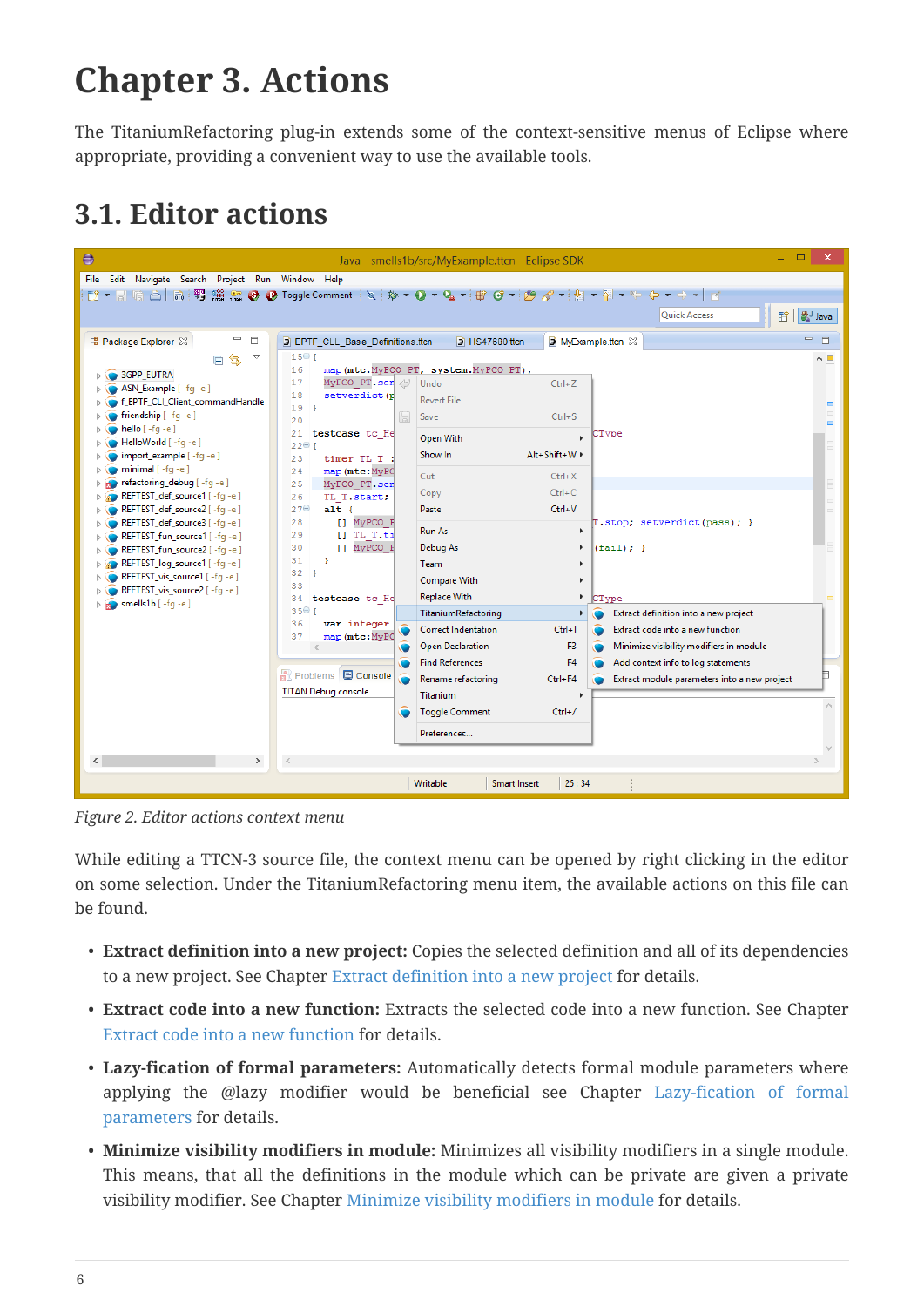- **Expand value list notation in module:** Automatically transforms values given with value list notation into assignment notation. See Chapter [Expand value list notation in module](#page-20-0) for details.
- **Order value list notation in module:** Automatically correct the order of elements in assignment notation to mimic the order seen in the type of the value. See Chapter [Order value](#page-21-0) [list notation in module](#page-21-0) for details.
- **Add context info to log statements:** Adds context info to log statements in the selected piece of code. See Chapter [Add context info to log statements](#page-22-0) for details.
- **Extract module parameters into a new project:** Extracts all module parameters and all of their dependencies from an entire project into a new project. See Chapter [Extract module](#page-24-0) [parameters into a new project](#page-24-0) for details.
- **Minimize scope of local variables in function:** This is a complex refactoring operation that is able to automatically delete unused variables, move the declaration of variables closer to the first usage, if needed into a smaller scope unit. See Chapter [Minimize scope of local variables in](#page-26-0) [function](#page-26-0) for details.
- **Organize imports:** Automatically organizes the import statements into lexicographical order, removing all unused imports. See Chapter [Organize imports](#page-29-0) for details.
- **Ungroup module parameters in module:** For all instances where module parameters are declared using the deprecated grouped syntax, automatically replaces them with a separated list of the same module parameters. See Chapter [Ungroup module parameters in module](#page-31-0) for details.
- **Insert field:** This refactoring can be used on record and set types, to add a new field to the type. When a default value is provided for the new field the refactoring will automatically update all usage locations of the type with this default value. See Chapter [Insert field](#page-32-0) for details.
- **Change union to select union:** Automatically transforms select statements used with a union parameter, to the more specific select union statement. See Chapter [Change union to select](#page-33-0) [union](#page-33-0) for details.
- Move function: With the involvement of the user, this refactoring tries to detect which functions are located in a module they do not belong to, find a better new location for them and automatically move them to their new location. Automatically correcting the imports as needed. See Chapter [Move function](#page-35-0) for details.

### <span id="page-9-0"></span>**3.2. Project explorer actions**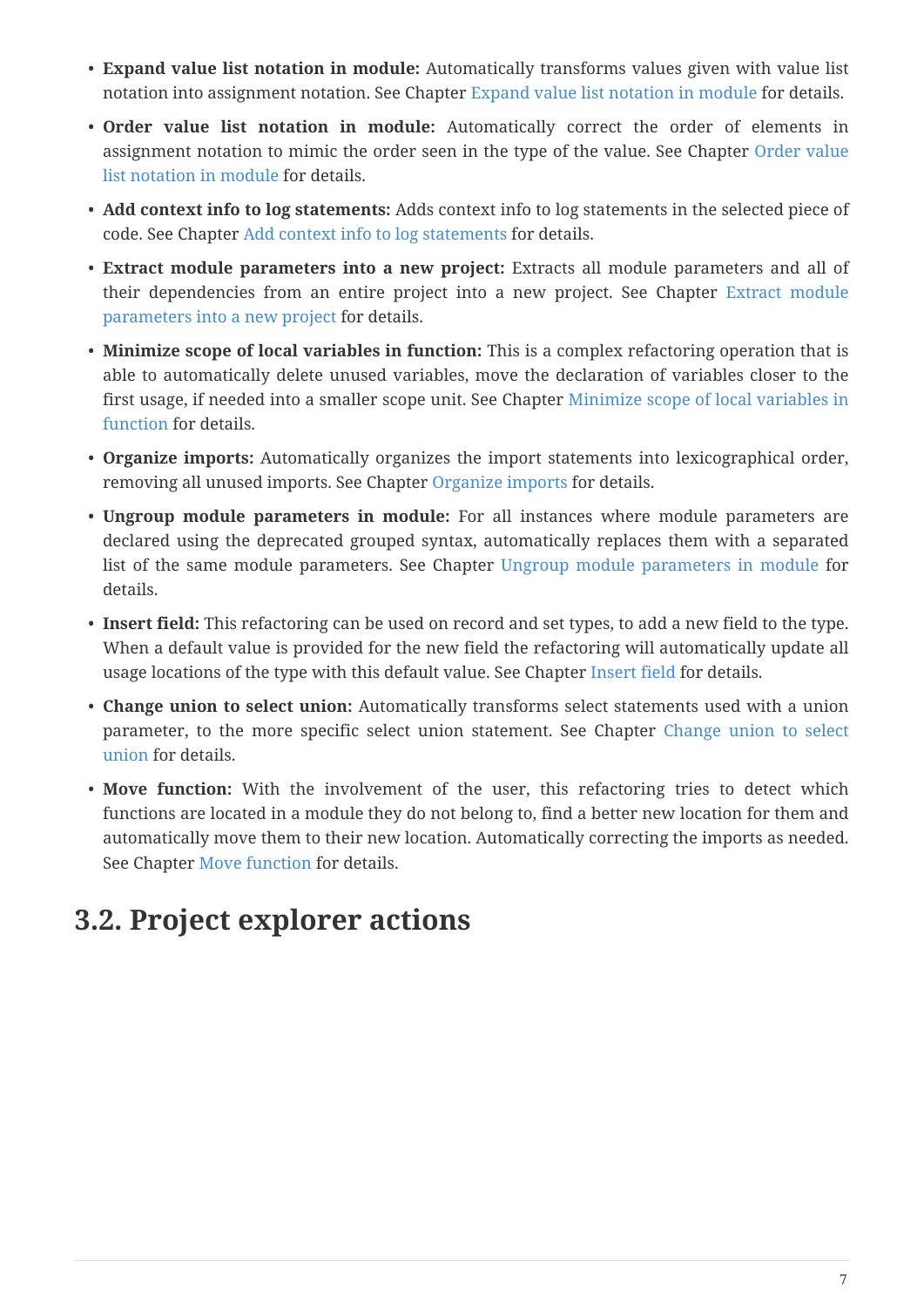| €                                                                 |                                       |                                    | Java - smells1b/src/MyExample.ttcn - Eclipse SDK                                        | $\Box$<br>$\boldsymbol{\times}$ |  |  |
|-------------------------------------------------------------------|---------------------------------------|------------------------------------|-----------------------------------------------------------------------------------------|---------------------------------|--|--|
| File Edit Source Refactor Navigate Search Project Run Window Help |                                       |                                    |                                                                                         |                                 |  |  |
|                                                                   |                                       |                                    |                                                                                         |                                 |  |  |
|                                                                   |                                       |                                    | <b>Quick Access</b>                                                                     | aJ Java<br>畔ー                   |  |  |
| # Package Ex                                                      | <b>New</b>                            | ×.                                 | <b>B</b> MyExample.ttcn $\%$<br>$\overline{\mathsf{a}}$ HS47680.ttcn<br>efinitions ttcn | $\equiv$<br>目                   |  |  |
|                                                                   | Go Into                               |                                    |                                                                                         | ∧□                              |  |  |
| 3GPP E                                                            | Open in New Window                    |                                    | vPCO PT, system: MyPCO PT) ;<br>send("Hello, world!");                                  |                                 |  |  |
| ASN_Ex                                                            | Show In                               | $Alt+Shift+W \rightarrow E(pass);$ |                                                                                         |                                 |  |  |
| f EPTF<br>friendsh                                                |                                       |                                    |                                                                                         |                                 |  |  |
| hello [ ·                                                         | Copy                                  | $Ctrl + C$                         | HelloW2() runs on MTCType system MTCType                                                | Ξ                               |  |  |
| 睁<br><b>HelloW</b>                                                | Copy Qualified Name                   | $Ctrl + V$                         |                                                                                         |                                 |  |  |
| import                                                            | Paste<br><b>Delete</b>                | <b>Delete</b>                      | $:= 15.0:$                                                                              |                                 |  |  |
| $minima$ $\times$<br>refactor                                     |                                       |                                    | yPCO PT, system: MyPCO PT);                                                             |                                 |  |  |
| <b>REFTES</b>                                                     | <b>Build Path</b>                     |                                    | send("Hello, world!");                                                                  |                                 |  |  |
| <b>REFTES</b>                                                     | Refactor                              | Alt+Shift+T ▶                      |                                                                                         |                                 |  |  |
| <b>REFTES</b><br>函                                                | Import                                |                                    | D PT. receive ("Hello, TTCN-3!") { TL T. stop; setverdict (pass); }                     |                                 |  |  |
| <b>REFTES</b><br><b>REFTEST</b>                                   | Export                                |                                    | timeout { setverdict(inconc); }<br>D PT. receive { TL T. stop; setverdict(fail); }      |                                 |  |  |
| <b>REFTEST</b><br>"\$                                             | Refresh                               | F <sub>5</sub>                     |                                                                                         |                                 |  |  |
| <b>REFTES</b>                                                     | <b>Close Project</b>                  |                                    |                                                                                         |                                 |  |  |
| <b>REFTES</b>                                                     | <b>Close Unrelated Projects</b>       |                                    | HelloW3() runs on MTCType system MTCType                                                |                                 |  |  |
| <b>En</b> smells1                                                 | Assign Working Sets                   |                                    |                                                                                         |                                 |  |  |
|                                                                   |                                       |                                    | $er$ akarmi $:= 5$ ;                                                                    |                                 |  |  |
|                                                                   | Run As                                |                                    | p vPCO PT, system: MyPCO PT) ;                                                          |                                 |  |  |
|                                                                   | Debug As<br>Team                      | ٠<br>٠                             |                                                                                         |                                 |  |  |
|                                                                   | Compare With                          |                                    | ole 23                                                                                  | $\qquad \qquad =$<br>$\Box$     |  |  |
|                                                                   | Restore from Local History            |                                    |                                                                                         |                                 |  |  |
|                                                                   | Titan                                 |                                    |                                                                                         |                                 |  |  |
|                                                                   | <b>Titanium</b>                       |                                    |                                                                                         |                                 |  |  |
|                                                                   | Configure                             | ٠                                  |                                                                                         |                                 |  |  |
| $\langle$                                                         | TitaniumRefactoring                   | ×                                  | Minimize visibility modifiers                                                           |                                 |  |  |
| <b>3GPP EUTRA</b>                                                 |                                       |                                    | Add context info to log statements                                                      |                                 |  |  |
|                                                                   | Properties                            | Alt+Enter                          | Extract module parameters into a new project                                            |                                 |  |  |
| $\mathbb{E}$ Che                                                  | $\triangle$ lava - com eri<br>TeamCit | $\triangle$                        |                                                                                         |                                 |  |  |

*Figure 3. Project explorer context menu*

Some of the refactoring operations can work on files, folders or projects. These operations can be found in the Project Explorer context menu, under the TitaniumRefactoring menu item.

- **Lazy-fication of formal parameters:** Automatically detects formal module parameters where applying the @lazy modifier would be beneficial see Chapter [Lazy-fication of formal](#page-18-0) [parameters](#page-18-0) for details.
- **Minimize visibility modifiers:** Minimizes all visibility modifiers in the selected file(s), folder(s) or project(s). This means, that all the definitions in these resources which can be private are given a private visibility modifier. See Chapter [Minimize visibility modifiers](#page-19-0) for details.
- **Expand value list notation in module:** Automatically transforms values given with value list notation into assignment notation. See Chapter [Expand value list notation in module](#page-20-0) for details.
- **Order value list notation in module:** Automatically correct the order of elements in assignment notation to mimic the order seen in the type of the value. See Chapter [Order value](#page-21-0) [list notation in module](#page-21-0) for details.
- **Add context info to log statements:** Adds context info to all log statements in the selected file(s), folder(s) or project(s). See Chapter [Add context info to log statements](#page-22-0) for details.
- **Extract module parameters into a new project:** Extracts all module parameters and all of their dependencies from an entire project into a new project. See Chapter [Extract module](#page-24-0) [parameters into a new project](#page-24-0) for details.
- **Minimize scope of local variables in function:** This is a complex refactoring operation that is able to automatically delete unused variables, move the declaration of variables closer to the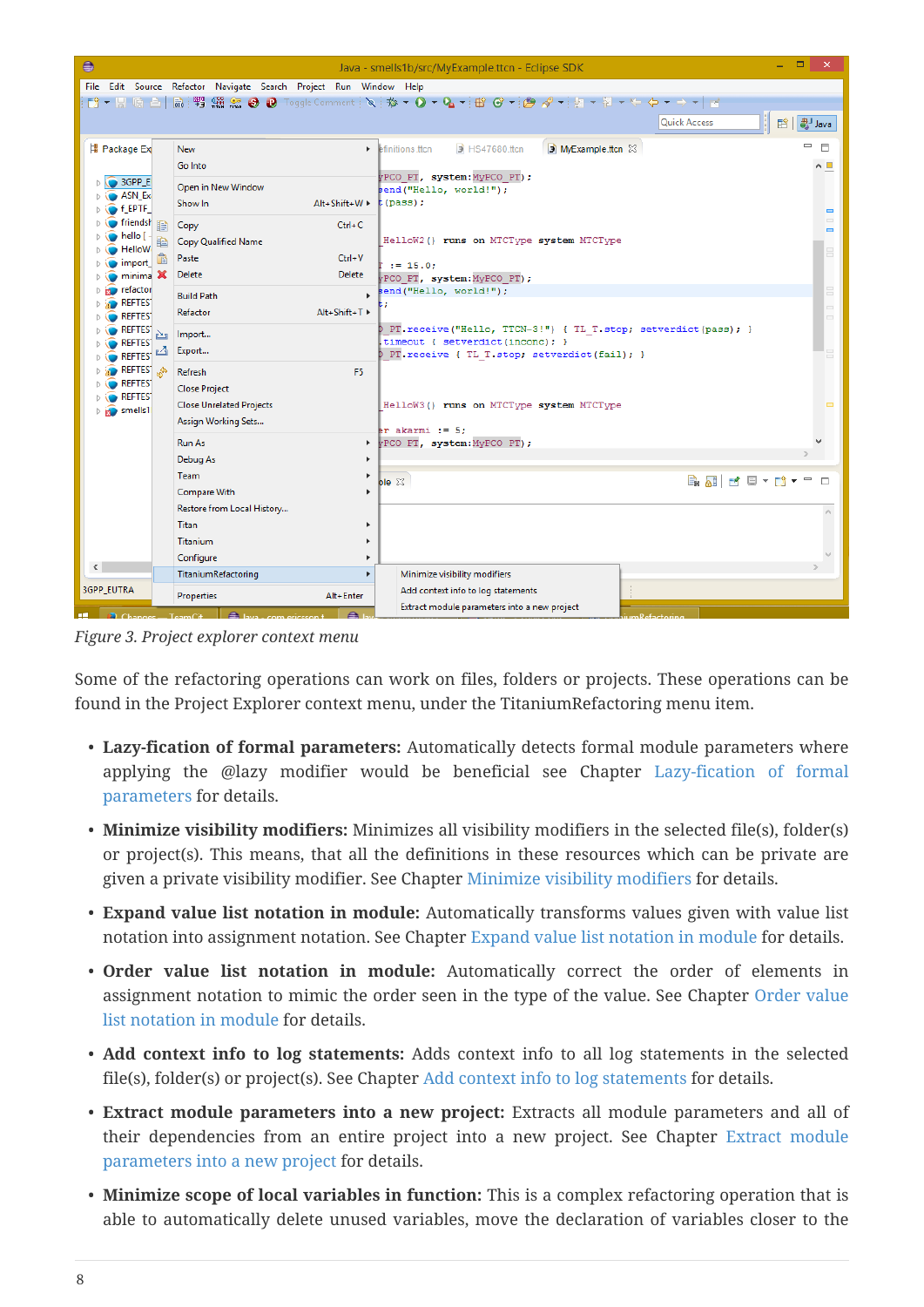first usage, if needed into a smaller scope unit. See Chapter [Minimize scope of local variables in](#page-26-0) [function](#page-26-0) for details.

- **Organize imports:** Automatically organizes the import statements into lexicographical order, removing all unused imports. See Chapter [Organize imports](#page-29-0) for details.
- **Ungroup module parameters in module:** For all instances where module parameters are declared using the deprecated grouped syntax, automatically replaces them with a separated list of the same module parameters. See Chapter [Ungroup module parameters in module](#page-31-0) for details.
- **Insert field:** This refactoring can be used on record and set types, to add a new field to the type. When a default value is provided for the new field the refactoring will automatically update all usage locations of the type with this default value. See Chapter [Insert field](#page-32-0) for details.
- **Change union to select union:** Automatically transforms select statements used with a union parameter, to the more specific select union statement. See Chapter [Change union to select](#page-33-0) [union](#page-33-0) for details.
- **Move function:** With the involvement of the user, this refactoring tries to detect which functions are located in a module they do not belong to, find a better new location for them and automatically move them to their new location. Automatically correcting the imports as needed. See Chapter [Move function](#page-35-0) for details.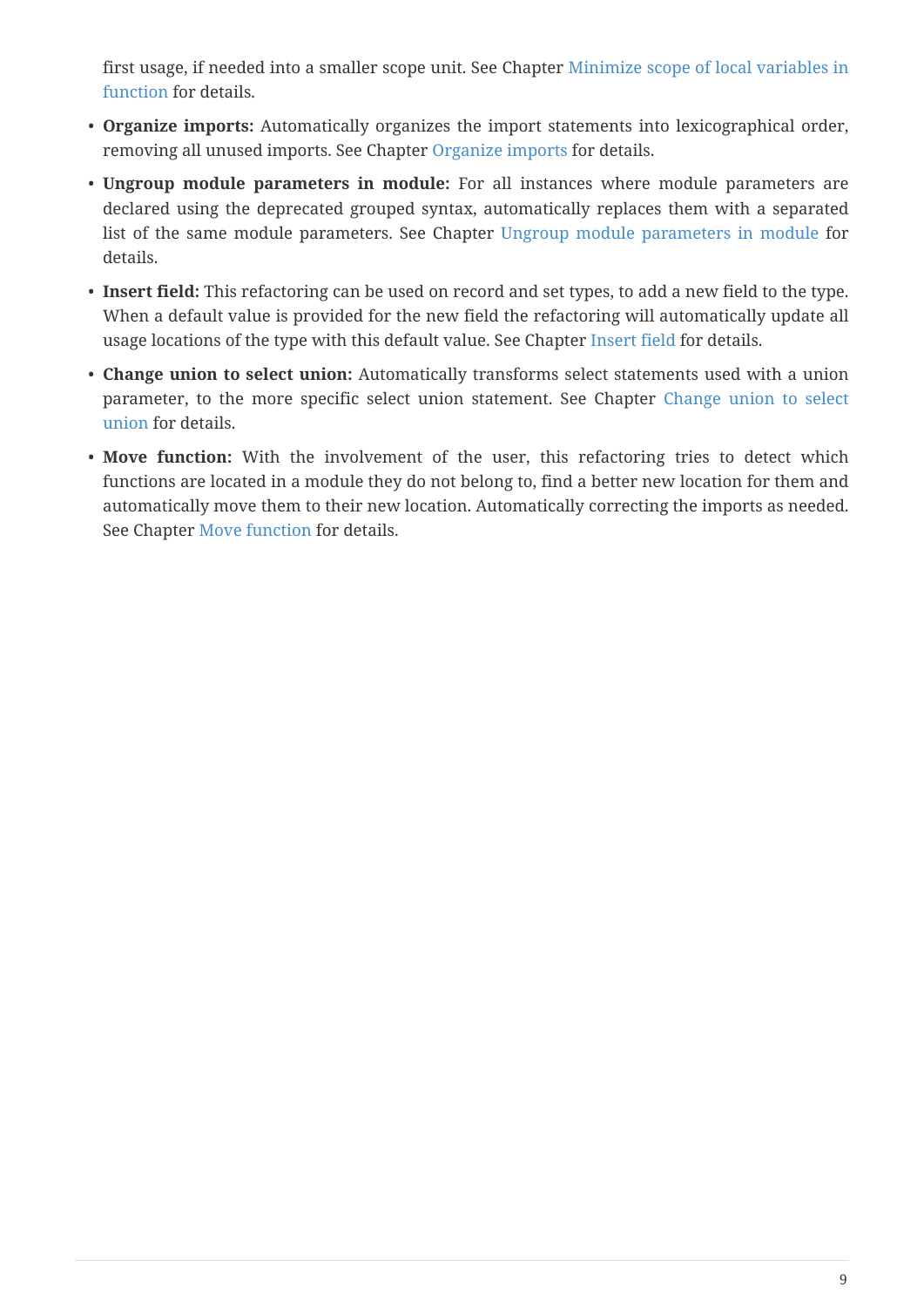# <span id="page-12-0"></span>**Chapter 4. Headless mode**

The TitaniumRefactoring plug-in offers some commands which can be called in headless mode. This way it can be used from command line, and for example integrated into nightly build systems.

In headless mode eclipse plug-ins can offer entry point, called applications, through which the user is able to invoke functionalities of the plug-in without starting the graphical interface of Eclipse. In this mode everything is working exactly the same way as it is when invoked from the graphical user interface, but there are no windows popping up, no user interaction.

It is important to note, that as in this mode there is no interaction between eclipse and the user, all of the settings should be set beforehand. Otherwise the operation might not be able to work properly, or produce unexpected result.

#### <span id="page-12-1"></span>**4.1. Important settings**

There are two settings that are always important to be set correctly; otherwise the headless mode will not be able to operate correctly:

- The license file has to be set in the Designer and it has to be active, otherwise the on-the-fly analyzer will not be able to execute.
- The "*Display debug information*" setting in the Designer has to be turned off. If that option is turned on, the Designer will try to write debug information to the Titan Debug Console, which does not exist in headless mode and the execution aborts.
- The on-the-fly analysis of code smells must be enabled on the Code smells preference page under Titanium Preferences, otherwise only the Designer will check the code.

### <span id="page-12-2"></span>**4.2. The general structure of invocation**

A generic call to a headless entry point of eclipse follows this pattern:

```
eclipse.exe -noSplash -data <path to workspace to use> -application <entry point>
<parameters>
```
The items in this call have the following meaning:

*Eclipse.exe* : this is the binary executable of Eclipse to be used.

"*-noSplash*": Eclipse should not display even the splash screen.

"*-data <path to workspace to use>*": The data parameter tells Eclipse which workspace to use. A workspace is usually needed, to work with resources.

"-application <entry point> <parameters>": The application parameter tells Eclipse which entry point to call, and what parameters to pass to that entry point.

An example call could be: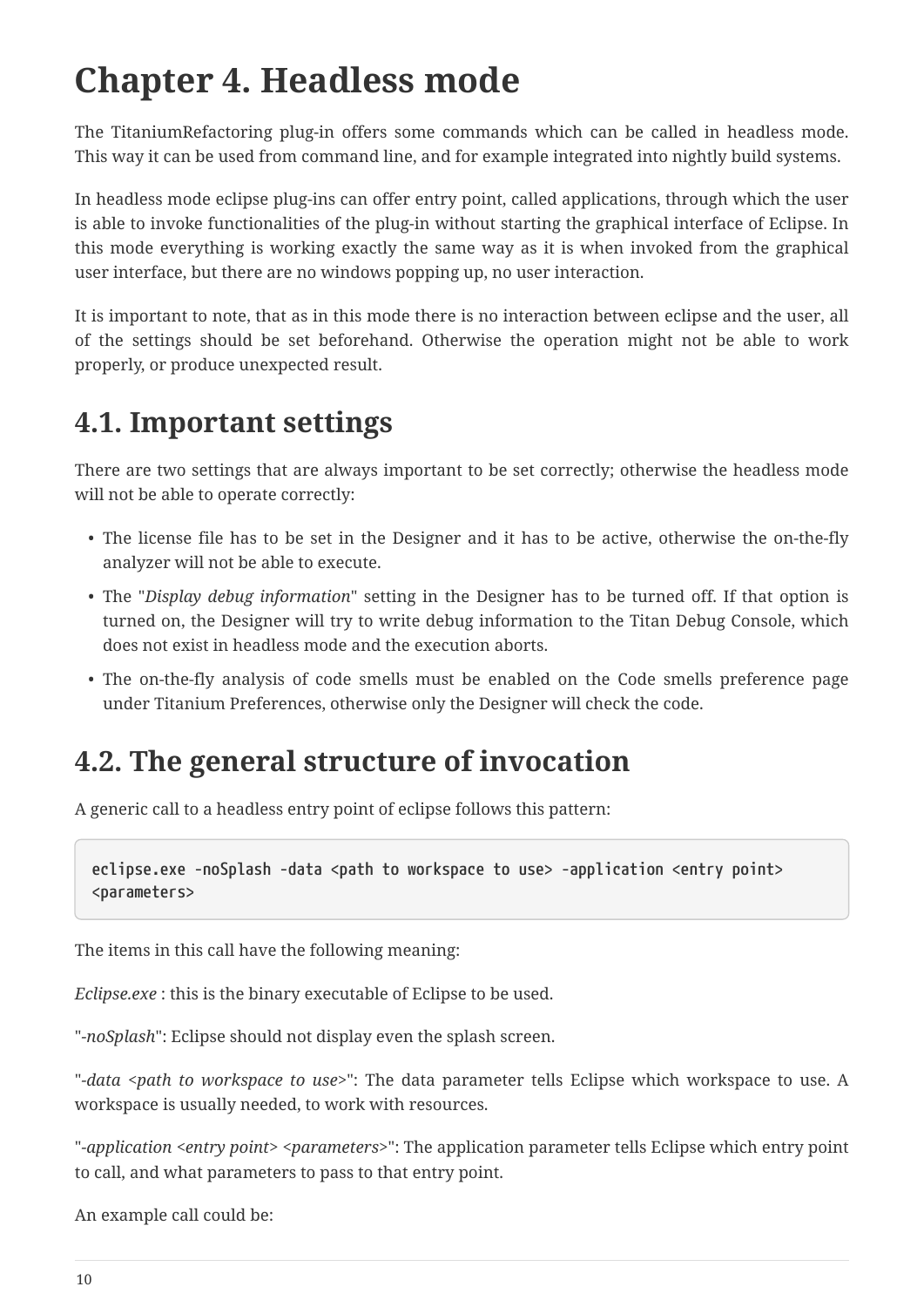```
-noSplash -application
org.eclipse.titanium.refactoring.definition.ExtractDefinitionHeadlessRunner -data
"C:\Users\JohnDoe\workspace" -in proj1 -out ExtDefTest05 -module test -definition
funtest -location "D:\Refactoring\Tests\Headless"
```
#### <span id="page-13-0"></span>**4.2.1. Pitfalls**

**NOTE**

On Linux eclipse should be invoked using the "eclipse" command (without file extension). On Windows we recommend using "eclipse\*c\*.exe" not "eclipse.exe". The plugins will work with both eclipse versions, but error messages are only printed to the console when using "eclipse\*c\*.exe". "eclipse.exe" is not able to print to the console it was started from.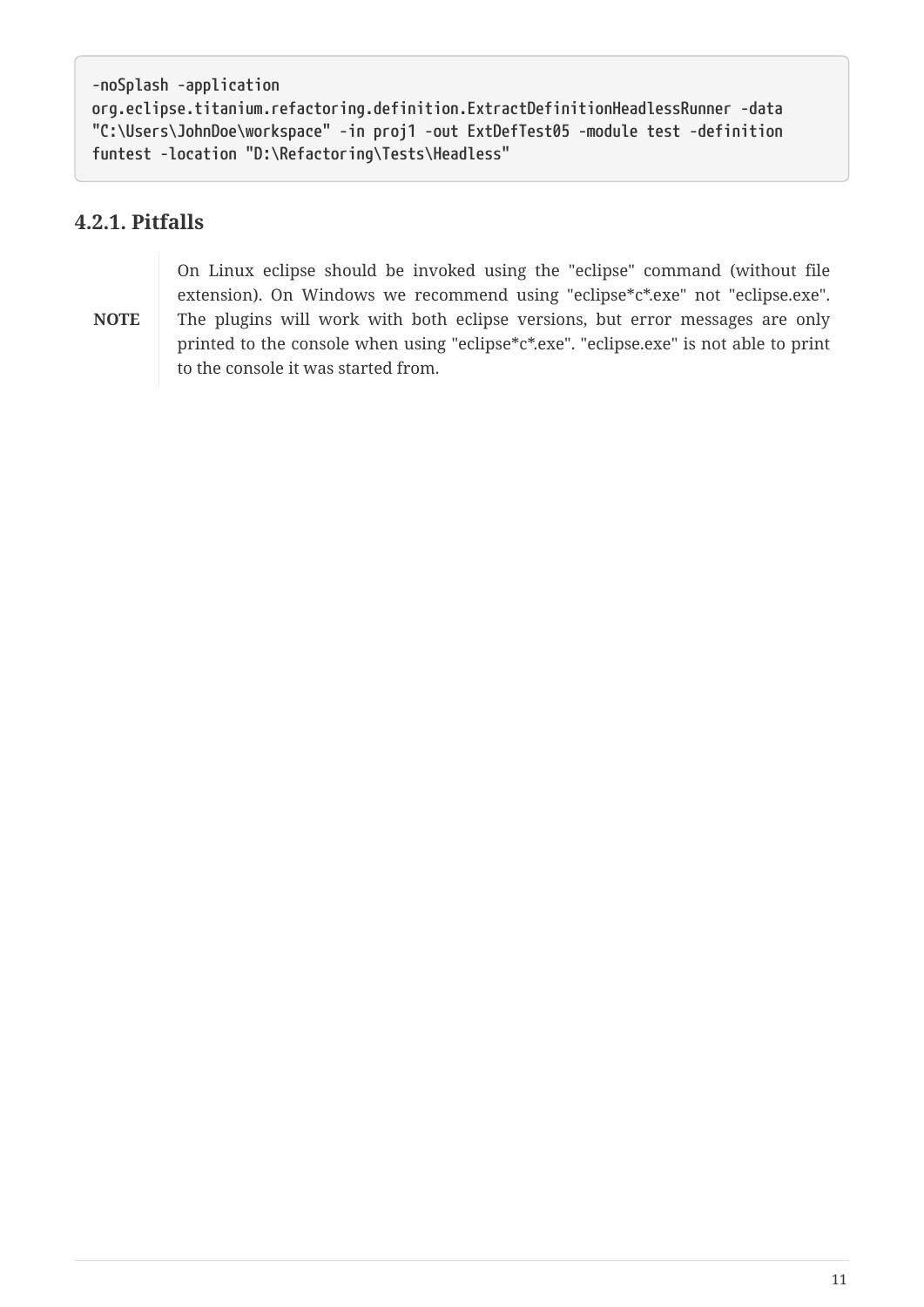# <span id="page-14-0"></span>**Chapter 5. Extract definition into a new project**

Often it is problem in practice to create a set of the contents of a project, which is still able to reproduce some behaviour of the project and is small enough to debug/analyse.

This functionality extracts a definition and all of its dependencies to a new TITAN project. Even the settings are copied to the new project.

### <span id="page-14-1"></span>**5.1. Usage**

To extract a definition and all of its dependencies to a new project, right click on a definition identifier in the editor window and choose **TitaniumRefactoring / Extract definition** from the context menu. If the type of the selection is not supported for the operation, an error message is displayed in the status bar.

If the selection is supported for the operation, then a wizard dialog is presented for the user to specify the name of the new project. Project names that are already present in the workspace are not accepted. After entering the name and clicking on the **Finish** button, the new project is created and added to the workspace.

| ×<br>Extract definition dependencies `f_EPTF_Logging_error                                                                 |
|----------------------------------------------------------------------------------------------------------------------------|
| Create a new project to extract definition dependencies into<br>Extract definition and its dependencies into a new project |
| Project name:                                                                                                              |
| √ Use default location                                                                                                     |
| Location: C:\Users\Viktor\Documents\runtime-New_configuration<br>Browse                                                    |
| Finish<br>Cancel                                                                                                           |

*Figure 4. Extract definition wizard*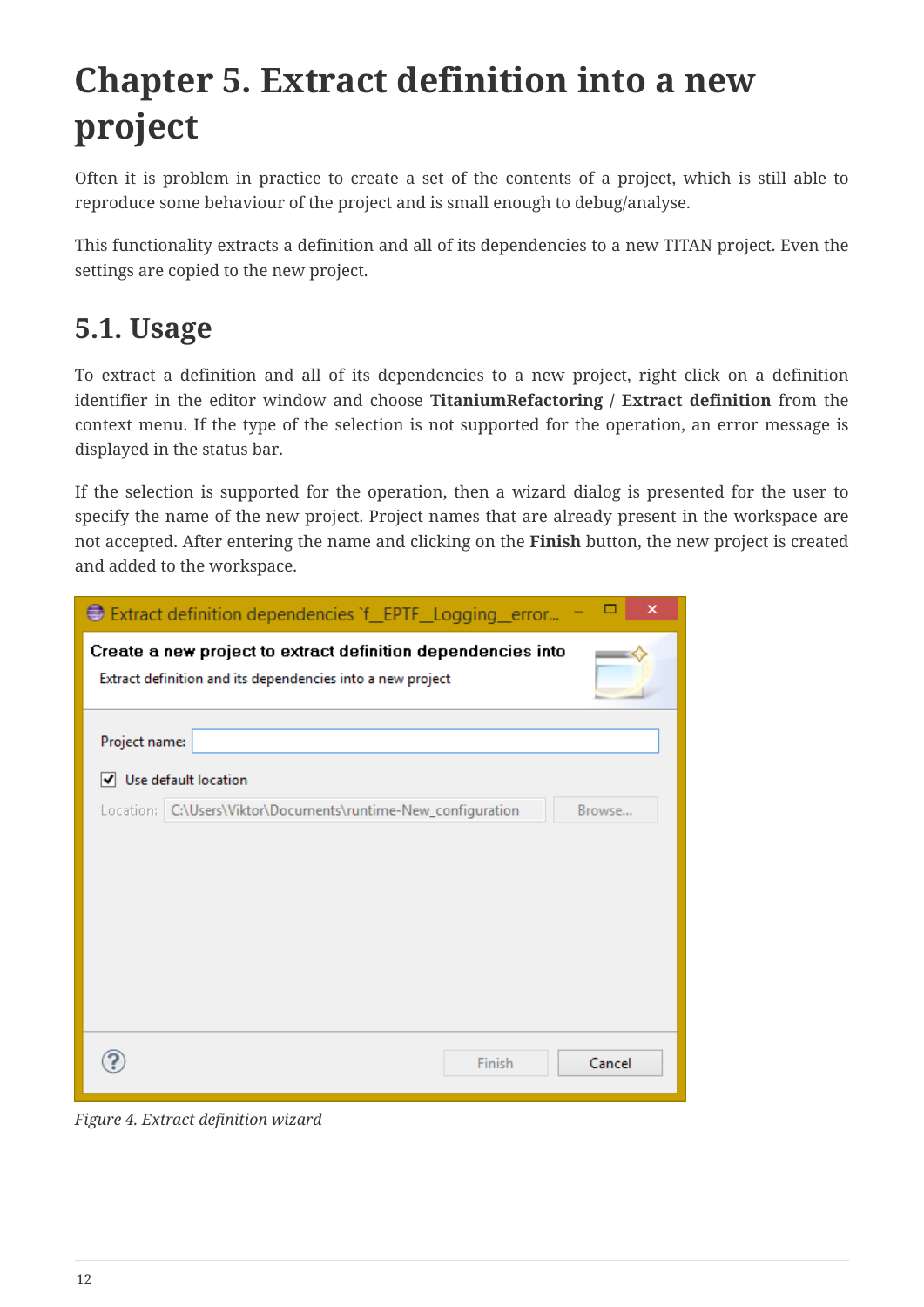### <span id="page-15-0"></span>**5.2. Headless mode**

The plug-in also can be called in headless mode, this way it can be used from command line, and for example integrated into nightly build systems.

The entry point can be invoked as:

```
-noSplash -application
org.eclipse.titanium.refactoring.definition.ExtractDefinitionHeadlessRunner -data
<Workspace> -in <InputProjectName> -out <OutputProjectName> -module <ModuleName>
-definition <DefinitionName> [-location <LocationToPutTheProject>]
```
### <span id="page-15-1"></span>**5.3. Known limitations**

Please note that the "Extract definition" feature is working only on TTCN-3 files. ASN.1 and preprocessable TTCN-3 files are not supported; their whole content will be copied without selection.

**NOTE** The algorithm ignores missing references in the source project.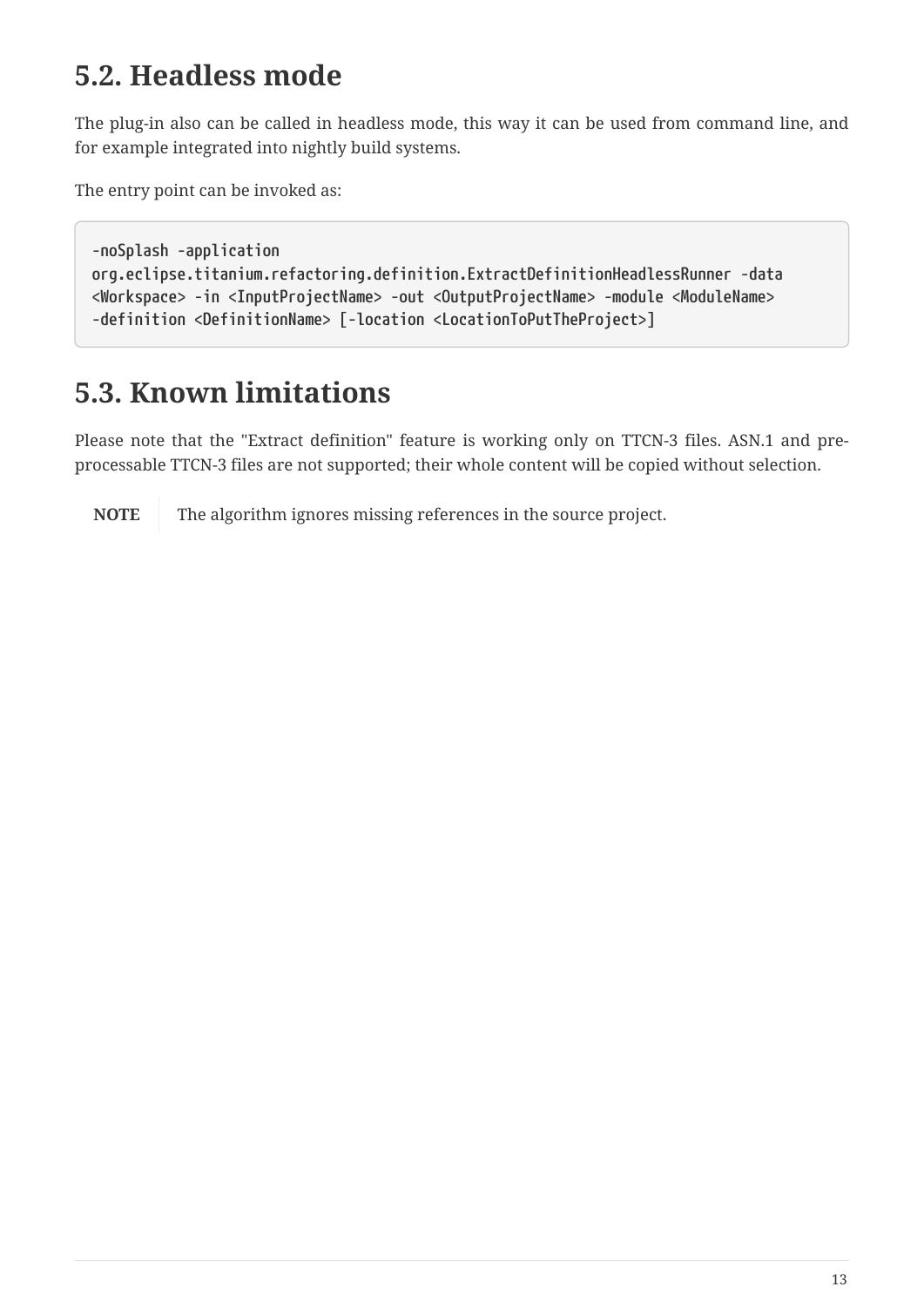# <span id="page-16-0"></span>**Chapter 6. Extract code into a new function**

This functionality extracts TTCN-3 statements to a new function and replaces their old location with the invocation of the newly created function. The parameters of the new function are automatically determined by the algorithm.

## <span id="page-16-1"></span>**6.1. Usage**

To extract parts of the code into a new function, select an arbitrary piece of code and right click on it. From the context menu choose **TitaniumRefactoring / Extract to a new function**.

The algorithm searches for whole statements in the selection, half selected statements are not included. If the selection does not contain any complete statements, then an error message is displayed in the status bar.

If the selection is valid for the operation, then a wizard is presented for the user to specify the name of the new function and the names of its parameters. After this, the produced changes can be reviewed and accepted by clicking on the **Finish** button.

| ×<br>-<br>Extract selected code into new function |
|---------------------------------------------------|
| New function name: newFunction                    |
|                                                   |
|                                                   |
| Finish<br>Cancel<br>Next ><br>$<$ Back            |
|                                                   |

*Figure 5. Extract to function wizard - specify new function name*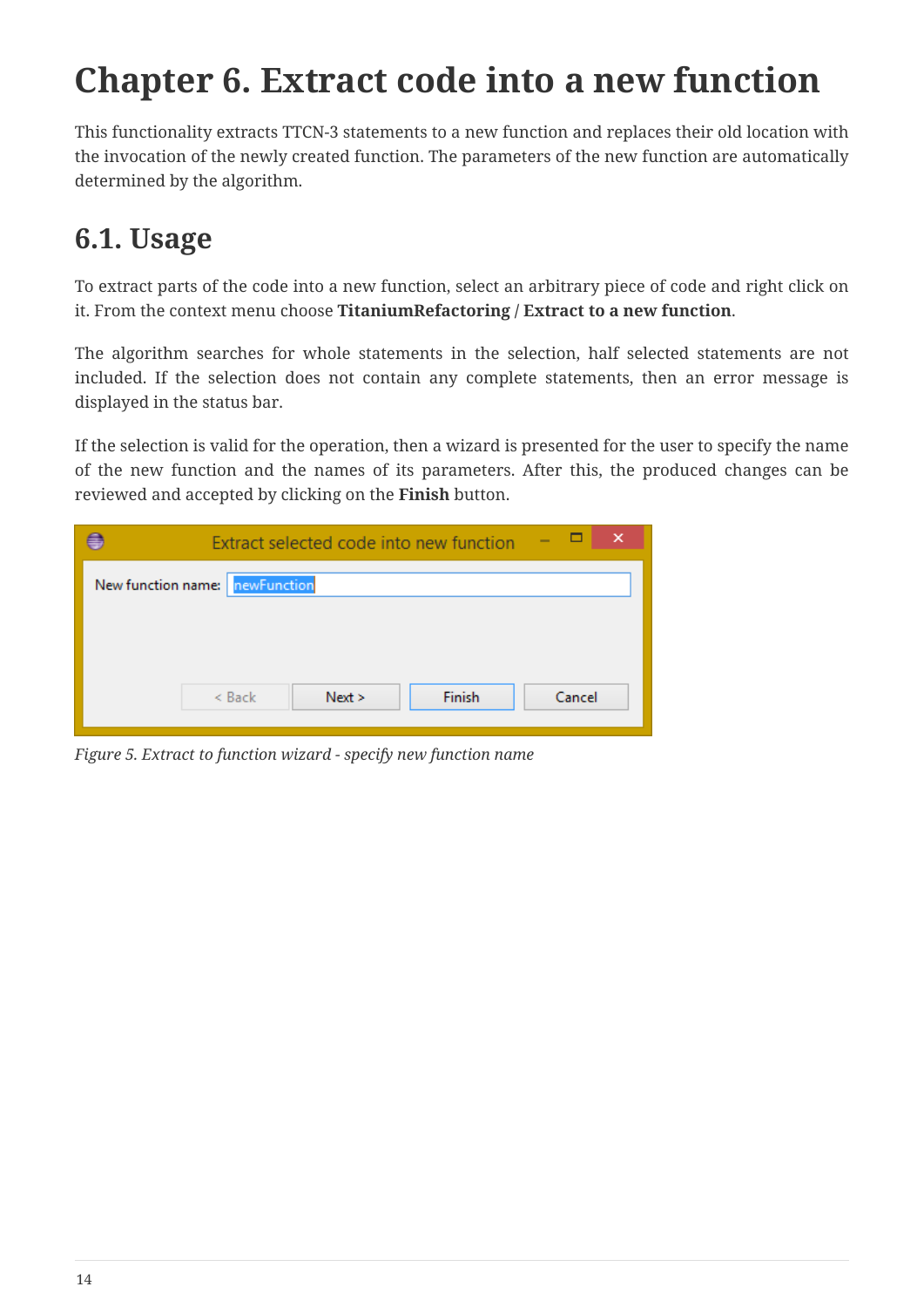| €  |              |                                       |        | Extract selected code into new function |        | $\Box$<br>×<br>÷ |
|----|--------------|---------------------------------------|--------|-----------------------------------------|--------|------------------|
|    |              | Specify new function parameter names: |        |                                         |        |                  |
|    | Passing type | Typename                              |        | Name                                    |        |                  |
|    | <b>INOUT</b> | null                                  |        | TL_T                                    |        |                  |
| IN |              | integer                               |        | k                                       |        |                  |
|    |              |                                       |        |                                         |        |                  |
|    |              |                                       |        |                                         |        |                  |
|    |              |                                       |        |                                         |        |                  |
|    |              |                                       |        |                                         |        |                  |
|    |              |                                       |        |                                         |        |                  |
|    |              |                                       |        |                                         |        |                  |
|    |              |                                       |        |                                         |        |                  |
|    |              |                                       |        |                                         |        |                  |
|    |              |                                       |        |                                         |        |                  |
|    |              |                                       |        |                                         |        |                  |
|    |              |                                       |        |                                         |        |                  |
|    |              |                                       |        |                                         |        |                  |
|    |              |                                       |        |                                         |        |                  |
|    |              |                                       |        |                                         |        |                  |
|    |              |                                       |        |                                         |        |                  |
|    |              |                                       | < Back | Next >                                  | Finish | Cancel           |
|    |              |                                       |        |                                         |        |                  |

*Figure 6. Extract to function wizard - specify parameter names*

# <span id="page-17-0"></span>**6.2. Known limitations**

The "Extract to a new function" feature is working only on TTCN-3 files. ASN.1 and pre-processable TTCN-3 files are not supported, and so will be skipped by the algorithm.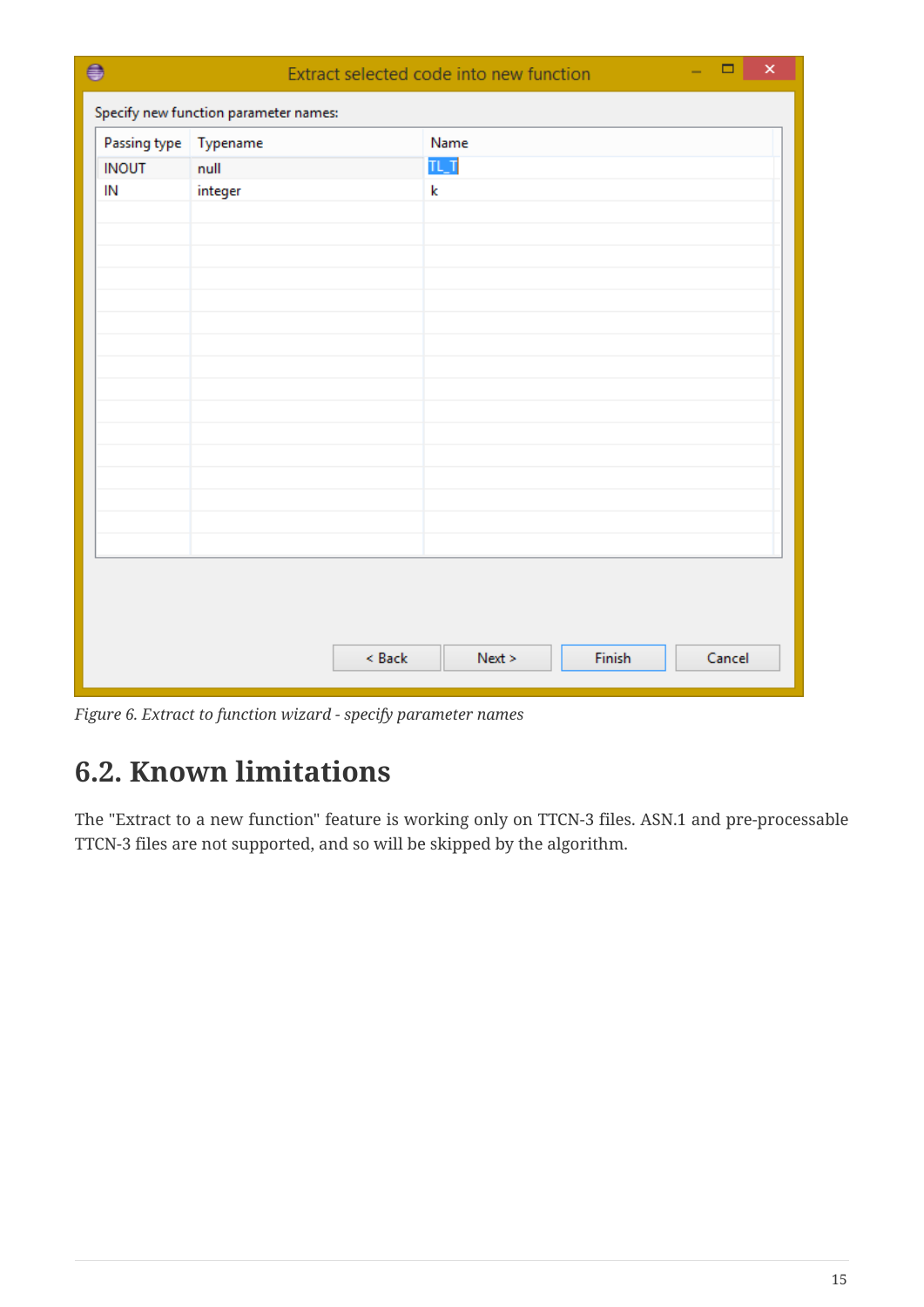# <span id="page-18-0"></span>**Chapter 7. Lazy-fication of formal parameters**

This functionality allows users automatic lazy-fication of non-lazy formal parameters, if they evaluation could be delayed.

### <span id="page-18-1"></span>**7.1. Usage**

To use the refactoring operation on a single module, select **TitaniumRefactoring / Lazy-fication of formal parameters** from the editor right-click context menu.

To use the operation on any number of files, folders or projects, select **TitaniumRefactoring / Lazyfication of formal parameters** from the Project Explorer right-click context menu.

A wizard dialog is presented for the user to review the changes, before executing them.

## <span id="page-18-2"></span>**7.2. Known limitations**

Please note that the "Lazy-fication of formal parameters" feature is working only on TTCN-3 files. ASN.1 and pre-processable TTCN-3 files are not supported, and so will be skipped by the algorithm.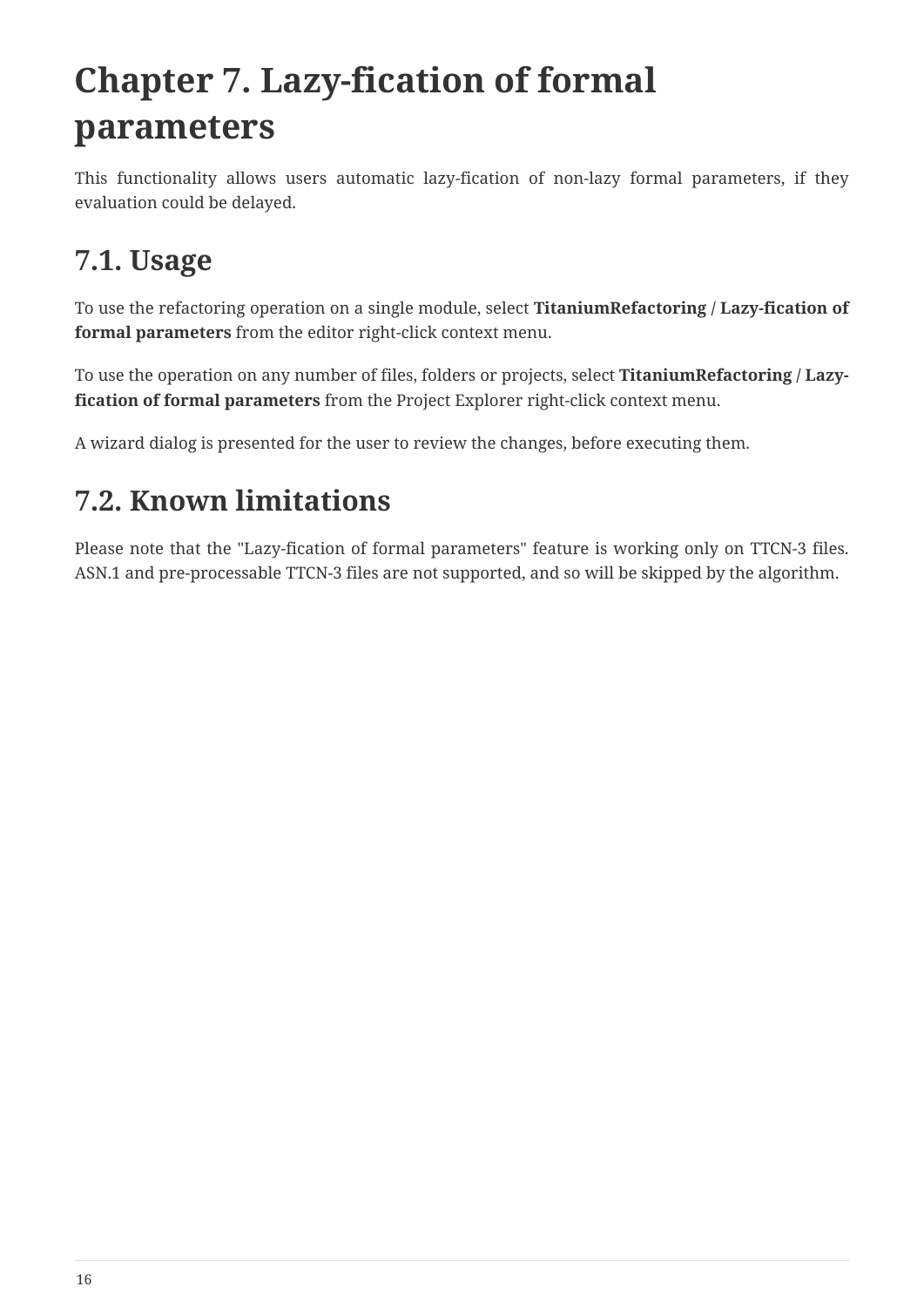# <span id="page-19-0"></span>**Chapter 8. Minimize visibility modifiers**

This operation sets the visibility modifier of all definitions in the selected resources to private, where possible. If a definition is referred from another module, its visibility modifier will not be replaced.

# <span id="page-19-1"></span>**8.1. Usage**

To use the refactoring operation on a single module, select **TitaniumRefactoring / Minimize visibility modifiers in module** from the editor right-click context menu.

To use the operation on any number of files, folders or projects, select **TitaniumRefactoring / Minimize visibility modifiers** from the Project Explorer right-click context menu.

## <span id="page-19-2"></span>**8.2. Known limitations**

Please note that the "Minimize visibility modifiers" feature is working only on TTCN-3 files. ASN.1 and pre-processable TTCN-3 files are not supported, and so will be skipped by the algorithm.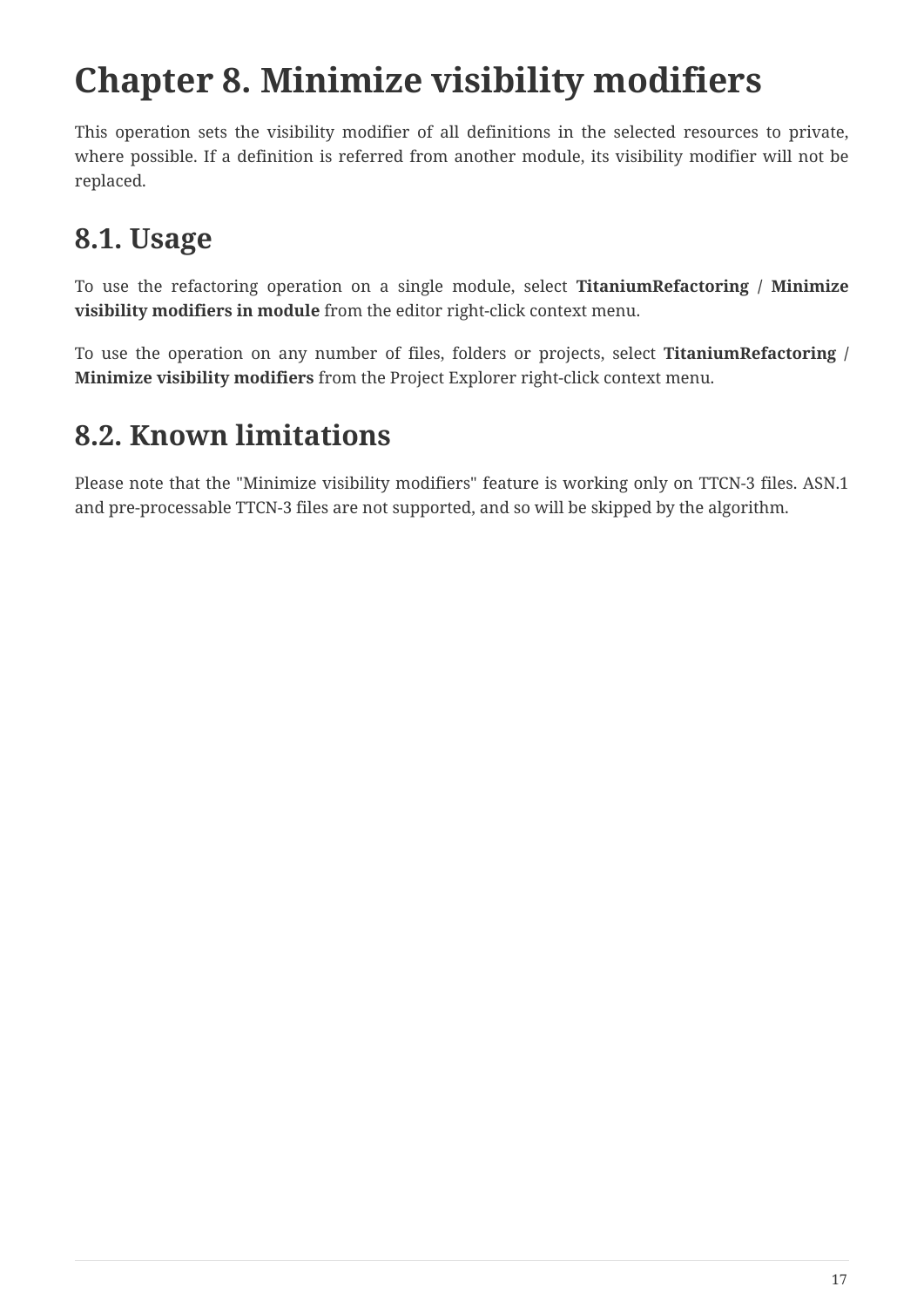# <span id="page-20-0"></span>**Chapter 9. Expand value list notation**

This functionality allows users to automatically expand value list notations with field names, throughout the entire project or smaller parts of the code. Making the tests easier to understand and maintain.

While it might be tempting to save development time, on not writing out field names in value list notations, this can cause problems during maintenance. During maintenance reviewing a large data structure, where the values are listed without direct information on what they are assigned to, can add an unnecessary complexity and slow down the effort. Using this feature, such value list notations are automatically expanded with the names of the fields, making navigation and understanding much easier.

Examples:

```
//given the type:
type record my_rec {
    integer field1,
    integer field2
}
// this constant is refactored
const my_rec my_const := \{1,2\}//to have more information
const my_rec my_const := {field1 := 1,field2 := 2}
```
### <span id="page-20-1"></span>**9.1. Usage**

To use the refactoring operation on a single module, select **TitaniumRefactoring / Expand value list notation in module** from the TTCN-3 editor's right-click context menu.

To use the operation on any number of files, folders or projects, select **TitaniumRefactoring / Expend value list notation** from the Project Explorer right-click context menu.

A wizard dialog is presented for the user to review the changes, before executing them.

### <span id="page-20-2"></span>**9.2. Known limitations**

Please note that the "Expand value list notation" feature is working only on TTCN-3 files. ASN.1 and pre-processable TTCN-3 files are not supported.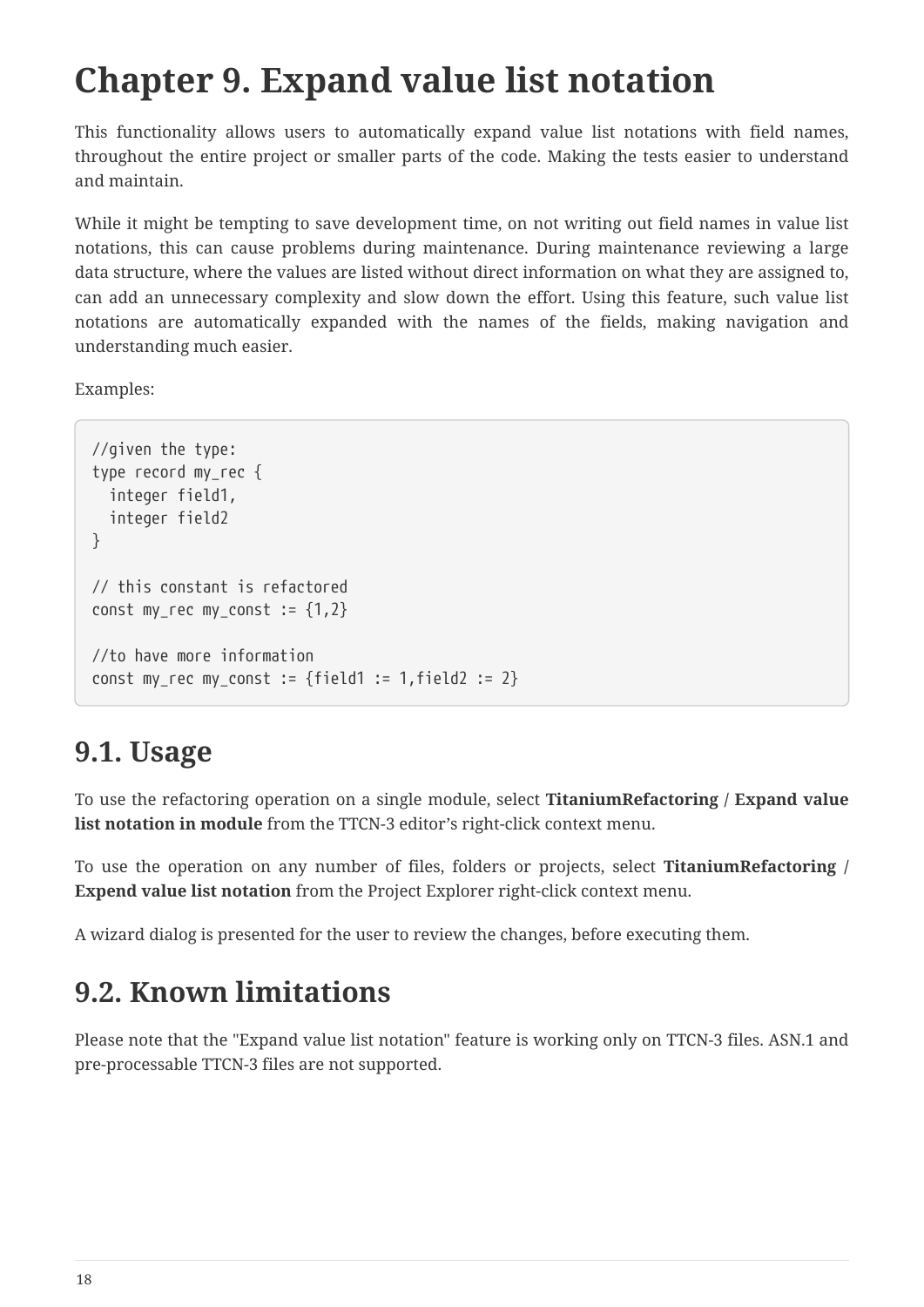# <span id="page-21-0"></span>**Chapter 10. Order value list notation**

This functionality allows users to automatically re-order the values in assignment list notations, to reflect the field's order in the original type, throughout the entire project or smaller parts of the code.

It can easily happen during the development of a test system, that a value given with an assignment notation, does not follow the order of the original type. During maintenance this can cause problems. For example checking that a value of a set type has its fields set to the right value, in case of different field ordering, provide an overhead of tracking which field of the type is where in the value. Using this feature, such assignment list notations are automatically reordered to reflect the order of fields in the original type, making navigation and understanding much easier.

Examples:

```
//given the type:
type set my_set {
    integer field1,
    integer field2
}
// this constant is refactored
const my_set my_const := {field2 := 2, field1 := 1}
//to have its assignment in the order of fields present in type my_set
const my_set my_const := {field1 := 1,field2 := 2}
```
### <span id="page-21-1"></span>**10.1. Usage**

To use the refactoring operation on a single module, select **TitaniumRefactoring / Order assignment list notation in module** from the TTCN-3 editor's right-click context menu.

To use the operation on any number of files, folders or projects, select **TitaniumRefactoring / Order assignment list notation** from the Project Explorer right-click context menu.

A wizard dialog is presented for the user to review the changes, before executing them.

## <span id="page-21-2"></span>**10.2. Known limitations**

Please note that the "Order assignment list notation" feature is working only on TTCN-3 files. ASN.1 and pre-processable TTCN-3 files are not supported.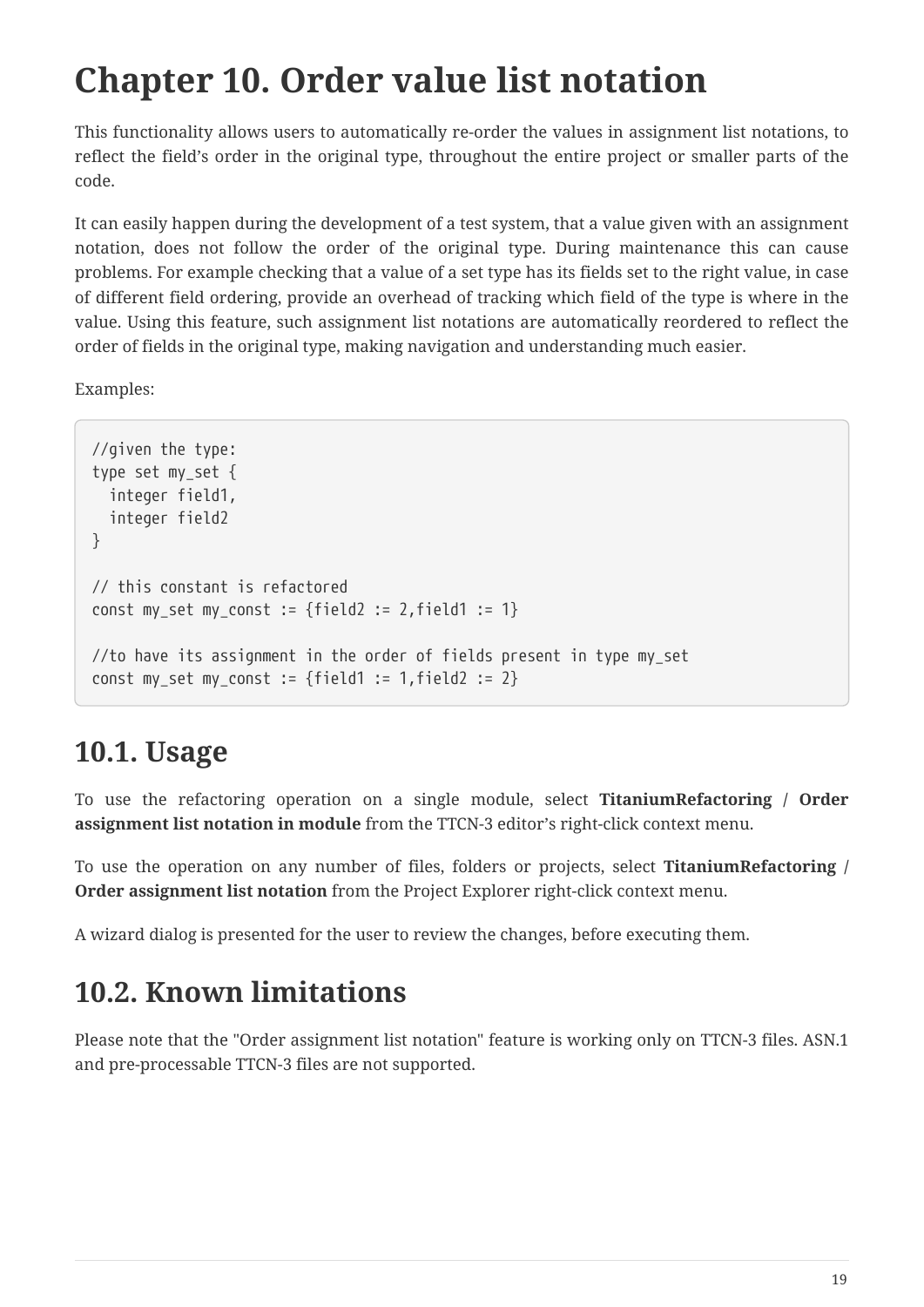# <span id="page-22-0"></span>**Chapter 11. Add context info to log statements**

This functionality allows users to add automatically constructed additional content to existing log statements throughout the entire project or smaller parts of code.

#### <span id="page-22-1"></span>**11.1. Usage**

To add context info to log statements in a part of the code, select an arbitrary piece of code and right click on it. From the context menu choose **TitaniumRefactoring / Add context info to log statements**. To run the refactoring process on entire files, folders or projects, right click on the specific resource in the Package Explorer and choose the same entry from the context menu, as given above.

The algorithm searches for log statements in the selection and modifies them if necessary, to log additional variables. Variables that are already logged in the statement, will not be inserted again.

After selecting the appropriate options, click on the **OK** button to finish the operation.

| Add context info to log statements                                | $\boldsymbol{\mathsf{x}}$ |
|-------------------------------------------------------------------|---------------------------|
| Modify refactoring settings:                                      |                           |
| √ Log function parameters                                         |                           |
| √ Log variables in if conditions                                  |                           |
| Log local variables before log statement                          |                           |
| Only log local variables in the parent block of the log statement |                           |
| √ Log loop variables                                              |                           |
| Modify log statements which already log variables                 |                           |
|                                                                   |                           |
|                                                                   |                           |
|                                                                   |                           |
| Preview ><br>ок                                                   | Cancel                    |

*Figure 7. Add context info wizard - modify settings*

#### <span id="page-22-2"></span>**11.1.1. Settings**

- **Log function parameters:** Adds all function parameters of the parent function to the log statement.
- **Log variables in if conditions:** Adds all variables present in the condition expression of ancestor if blocks.
- **Log local variables before log statement:** Adds all local variables that were declared before the log statement.
- **Only log local variables in the parent block of the log statement:** Adds all local variables that were declared before the log statement only in the direct parent block.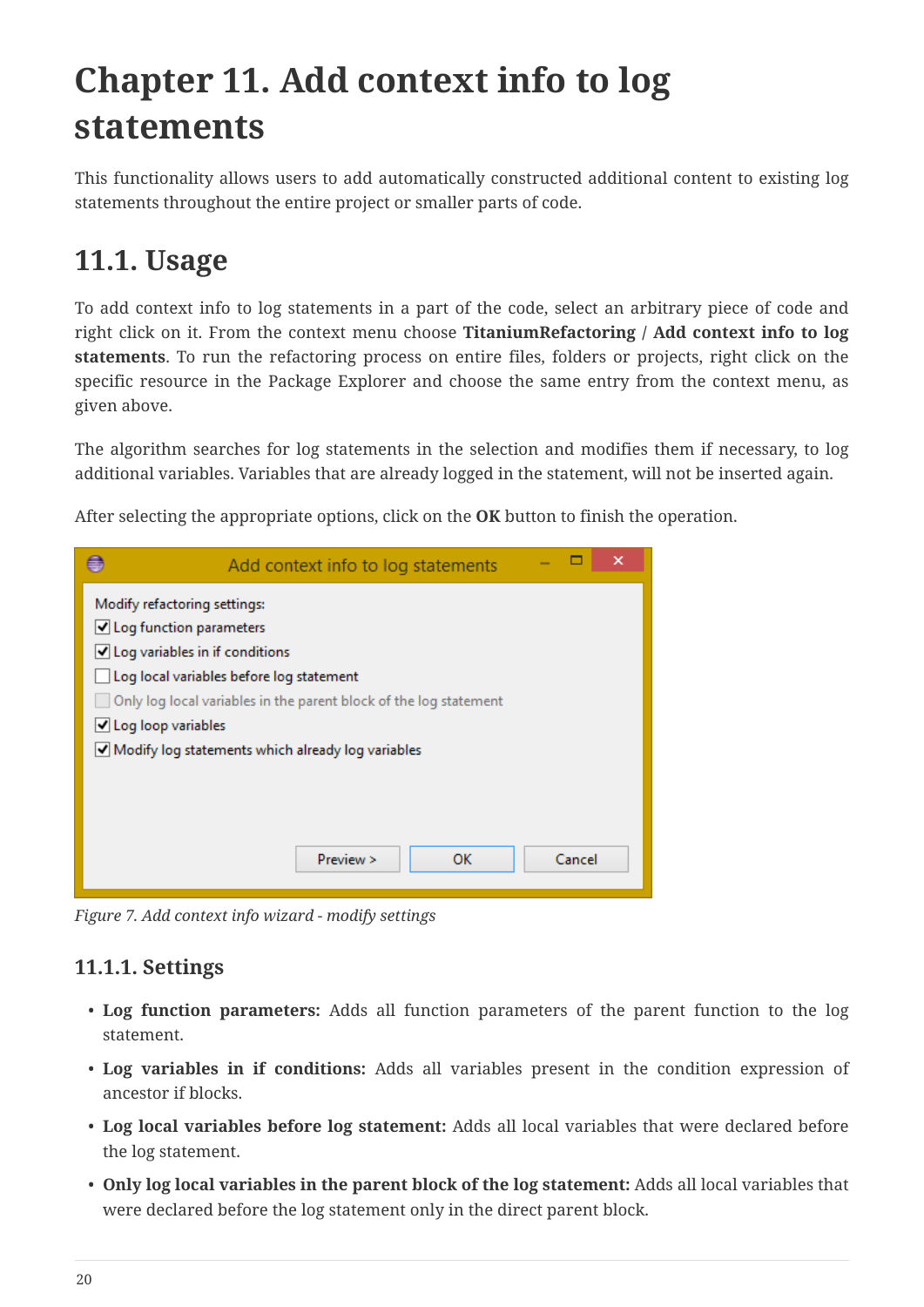- **Log loop variables:** Adds the loop variables from all ancestor loop blocks.
- **Modify log statements which already log variables:** If this option is disabled, only those log statements will be modified which do not log any variables.

## <span id="page-23-0"></span>**11.2. Known limitations**

Please note that the "Extract to a new function" feature is working only on TTCN-3 files. ASN.1 and pre-processable TTCN-3 files are not supported, and so will be skipped by the algorithm.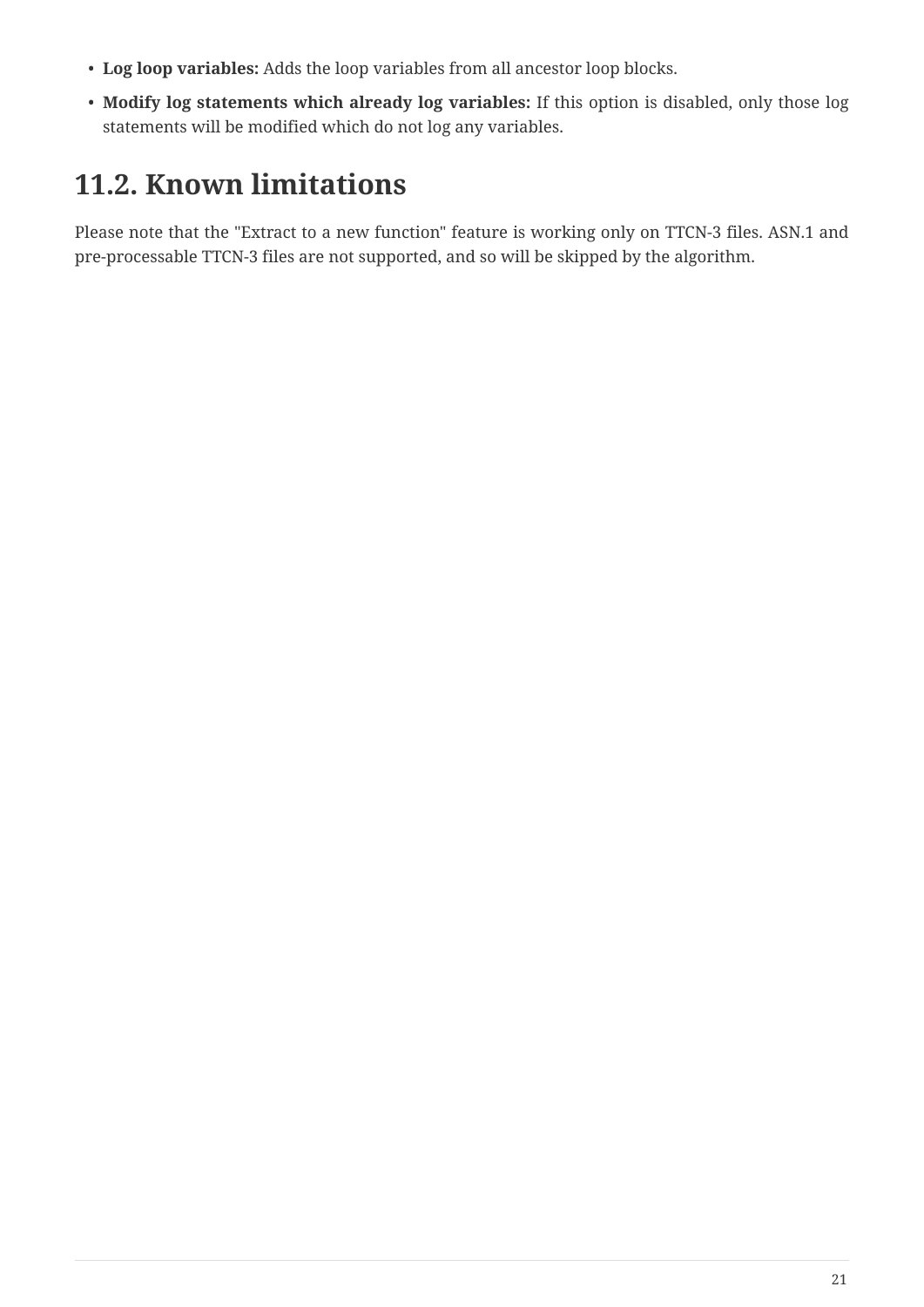# <span id="page-24-0"></span>**Chapter 12. Extract module parameters into a new project**

This functionality extracts all module parameters and all of their dependencies from an entire project to a new TITAN project. The project settings are also copied to the new project.

#### <span id="page-24-1"></span>**12.1. Usage**

To extract all module parameters and all of its dependencies to a new project, right click on anywhere in the editor window, or right click on the project, or any file or folders of the project in Package Explorer, and choose **TitaniumRefactoring / Extract module parameters** from the context menu.

A wizard dialog is presented for the user to specify the name of the new project. Project names that are already present in the workspace are not accepted. After entering the name and clicking on the **Finish** button, the new project is created and added to the workspace.

|               | ×<br>Extract module parameters into a new project                                                                                 |
|---------------|-----------------------------------------------------------------------------------------------------------------------------------|
|               | Create a new project to extract module parameters into<br>Extract all module parameters and their dependencies into a new project |
| Project name: | √ Use default location                                                                                                            |
|               | Location: C:\Users\Viktor\Documents\runtime-EclipseApplication<br>Browse                                                          |
|               | Cancel<br>Finish                                                                                                                  |

*Figure 8. Extract module parameters wizard*

### <span id="page-24-2"></span>**12.2. Headless mode**

The plug-in also can be called in headless mode, this way it can be used from command line, and for example integrated into nightly build systems.

The entry point can be invoked as: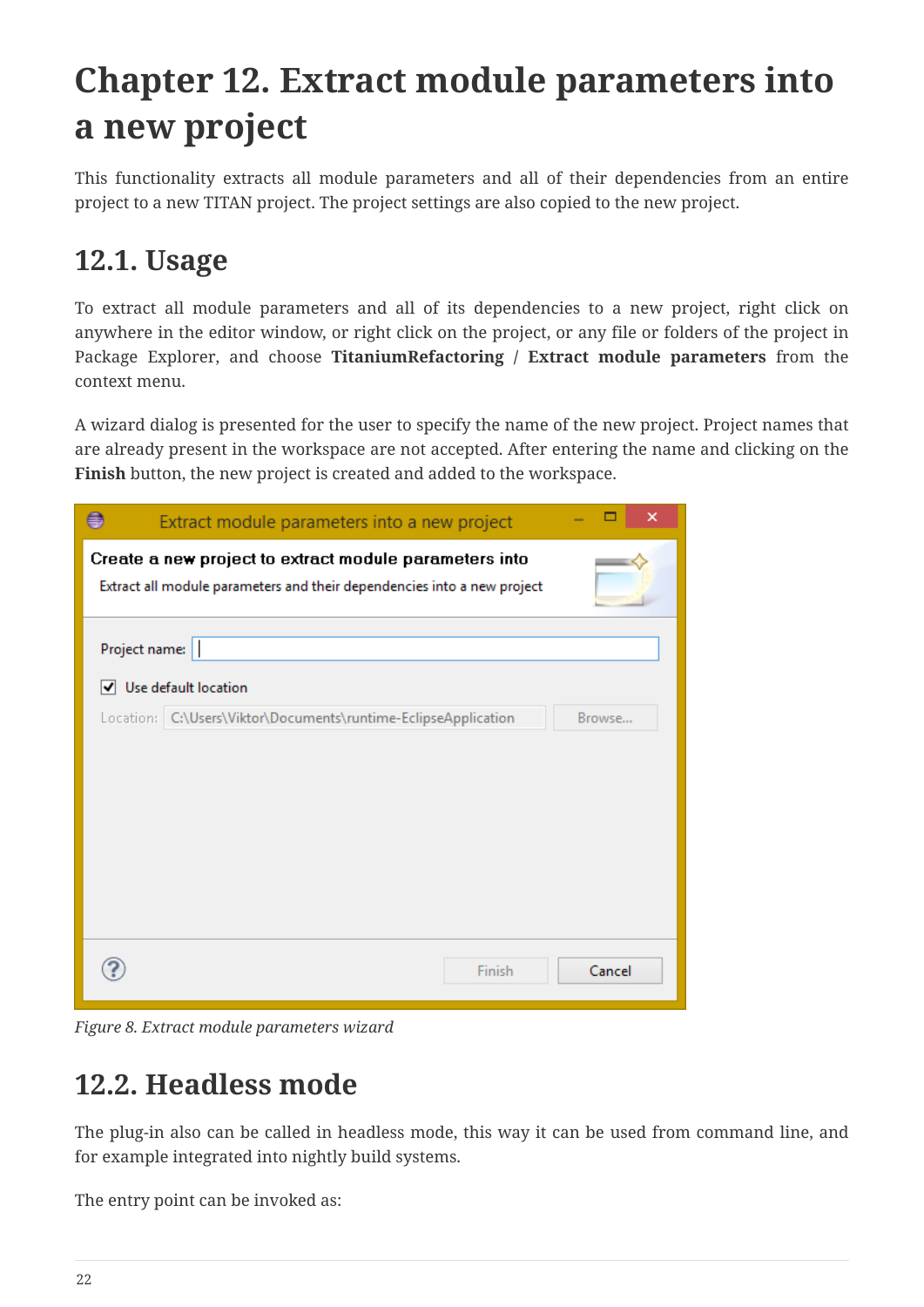```
-noSplash -application
org.eclipse.titanium.refactoring.modulepar.ExtractModuleParHeadlessRunner -data
<Workspace> -in <InputProjectName> -out <OutputProjectName> [ -location
<LocationToPutTheProject> ]
```
#### <span id="page-25-0"></span>**12.3. Known limitations**

Please note that the "Extract definition" feature is working only on TTCN-3 files. ASN.1 and preprocessable TTCN-3 files are not supported; their whole content will be copied without selection.

**NOTE** The algorithm ignores missing references in the source project.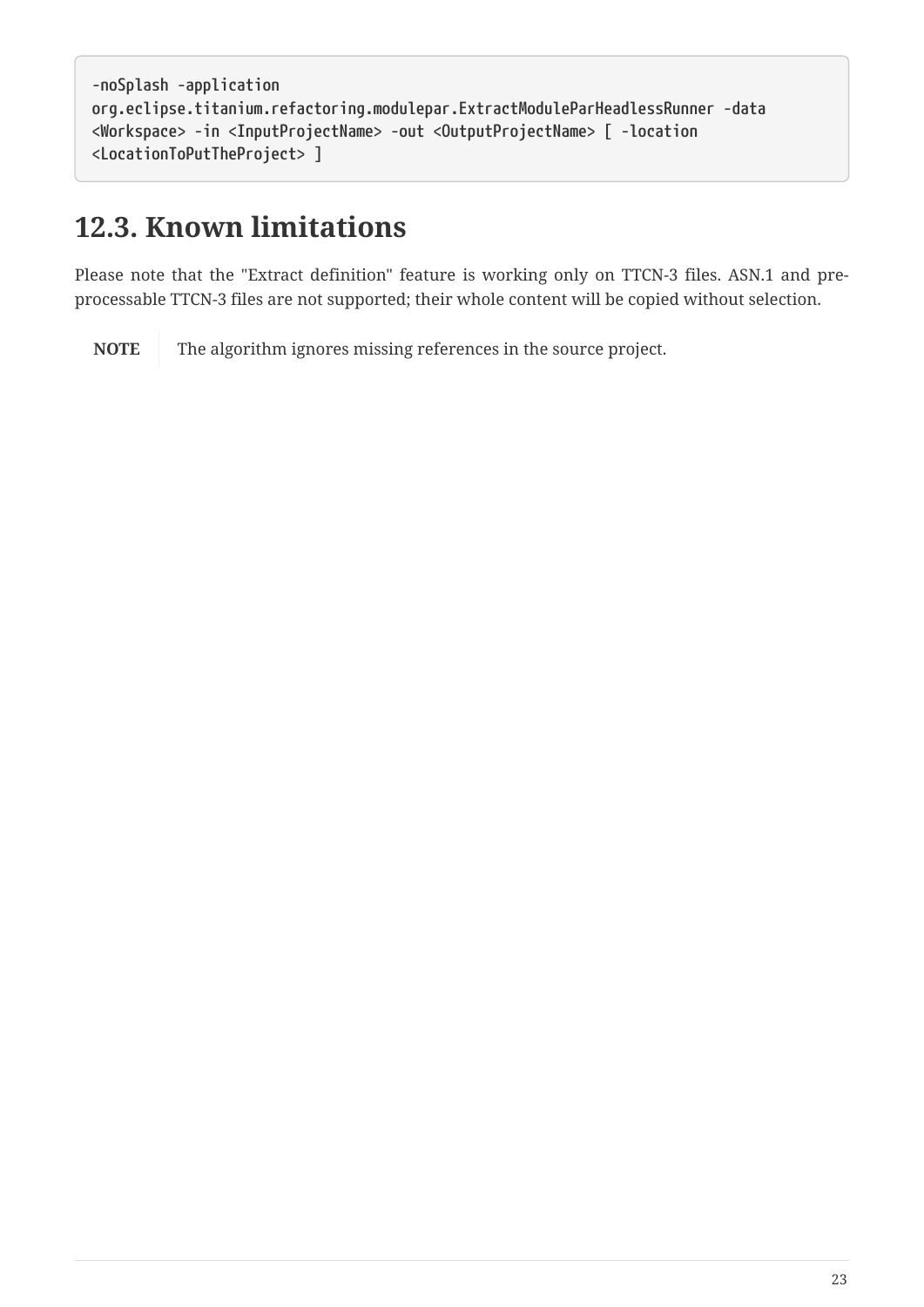# <span id="page-26-0"></span>**Chapter 13. Minimize scope of local variables in function**

This functionality allows users to rearrange local variable declarations in functions. Declarations which could have a narrower scope can be moved into the appropriate code blocks, or declarations which are declared too early can be moved to a latter location. Also, unused variable declarations can be removed.

### <span id="page-26-1"></span>**13.1. Usage**

To run the refactoring operation on a specific TTCN-3 function, move the cursor into the function body and right click using the mouse. From the context menu choose **TitaniumRefactoring / Minimize scope of local variables in function**. To run the refactoring process on entire files, folders or projects, right click on the specific resource in the Package Explorer and choose the same entry from the context menu, as given above.

After selecting the appropriate options, click on the **OK** button to finish the operation, or use the **Preview** action to browse the changes before accepting them.

| €                                                                            | Minimize scope of local variables                                                                                                    |        |
|------------------------------------------------------------------------------|--------------------------------------------------------------------------------------------------------------------------------------|--------|
| Modify refactoring settings:                                                 |                                                                                                                                      |        |
| $\blacktriangleright$ Move variable declarations                             |                                                                                                                                      |        |
| $\blacktriangleright$ Move variable declarations when their scope is correct |                                                                                                                                      |        |
| Remove unused variables                                                      |                                                                                                                                      |        |
|                                                                              | Avoid refactoring variables with function calls in their declaration statements (disabling may alter the refactored code behaviour)  |        |
|                                                                              | Avoid moving variables with unchecked references in their declaration statements (disabling may alter the refactored code behaviour) |        |
|                                                                              | Avoid moving and/or taking apart declaration lists (unused variables can still be removed from them)                                 |        |
|                                                                              |                                                                                                                                      |        |
|                                                                              |                                                                                                                                      |        |
|                                                                              |                                                                                                                                      |        |
|                                                                              | Preview ><br><b>OK</b>                                                                                                               | Cancel |

*Figure 9. Minimize scope wizard - modify settings*

#### <span id="page-26-2"></span>**13.1.1. Settings**

- **Move variable declarations:** If this option is disabled, variable declarations will not be moved (just removed if unused and other settings and circumstances allow this)
- **Move variable declarations when their scope is correct:** If this option is disabled, variable declarations will only be moved to a new location if their scope could be narrower.
- **Remove unused variables:** Removes unused variable declarations.
- **Avoid refactoring variables with function calls in their declaration statements (disabling may alter the refactored code behaviour):** If this option is enabled, variable declarations containing function calls are not going to be moved or removed. When such declaration is moved or removed and the function called in the declaration has side effects, the behaviour of the code may change.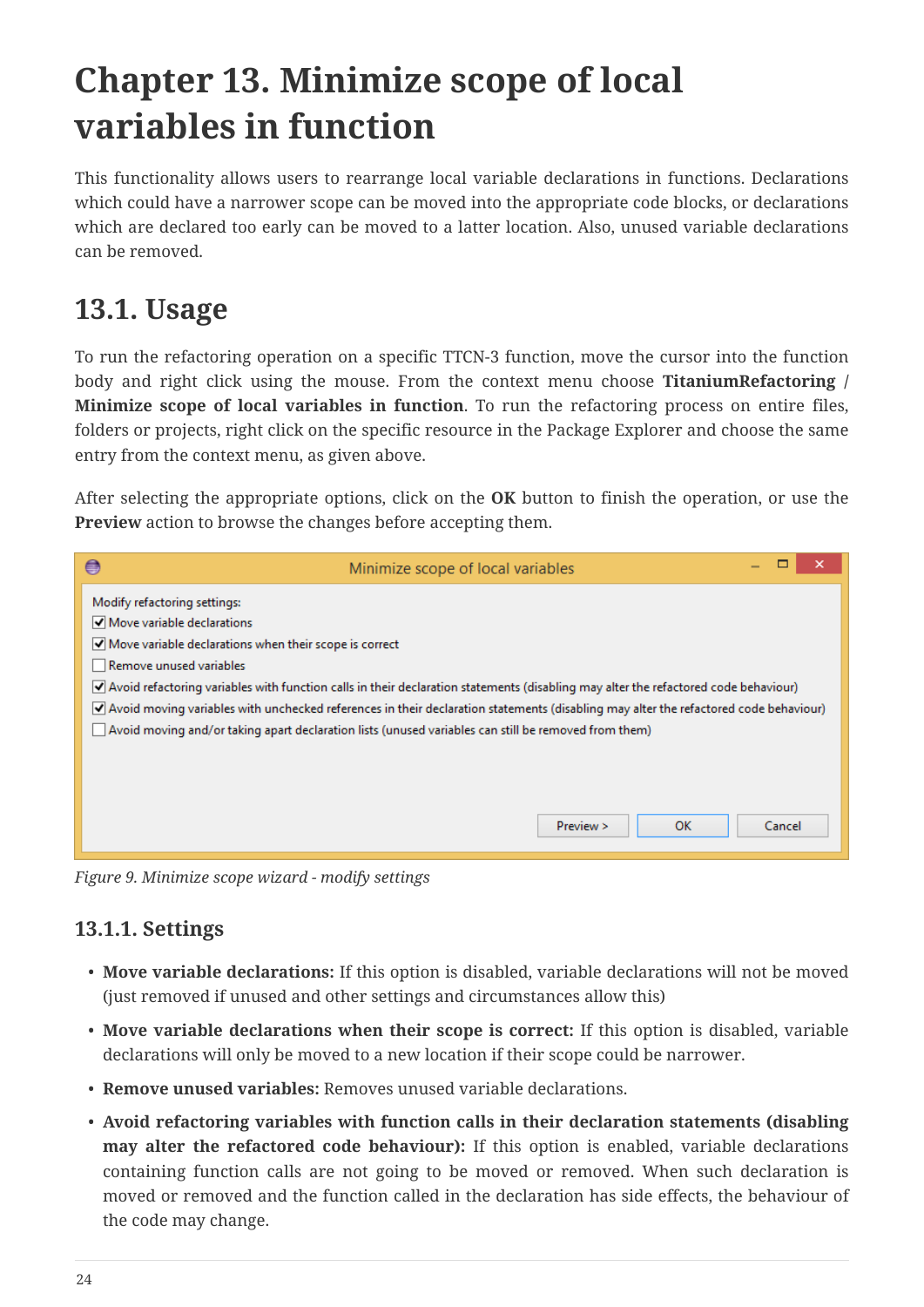- **Avoid moving variables with unchecked references in their declaration statements (disabling may alter the refactored code behaviour):** Some reference types in a variable declaration are currently not checked for other occurrences in the code. If this option is disabled and a variable declaration contains such unchecked references, then moving this variable (possibly beyond a left-hand-side occurrence of this specific unchecked variable) may result in the change of the code behaviour.
- **Avoid moving and/or taking apart declaration lists (unused variables can still be removed from them):** When large declaration lists with many declarations are moved, the current algorithm doesn't preserve the declaration list itself, but creates individual declaration statements for each variable declaration. Sometimes this can be annoying, so disabling this option leaves all variables declared in declaration lists unmoved. Unused entries can still be removed from these declaration lists.

### <span id="page-27-0"></span>**13.2. Algorithm behaviour**

The main steps of the refactoring operation are the following:

- For a single function, local variables are processed in reverse order. This guarantees that for a variable A and a latter declared variable B referencing A in its declaration, when B is moved, A could be moved along if possible.
- If a variable declaration contains a function call, the algorithm declares it unsafe to move or remove this declaration. Similarly, if a declaration contains a reference for an unchecked variable, then the algorithm declares it unsafe to move (but not to remove) this declaration. The default settings for the refactoring operation ensure the unchanged behaviour of the resulted code.
- The new scope of a variable V is calculated as the smallest common containing block of all references of this variable let this scope be S.
- If the variable V declaration does not contain references to any other variables, then the new location of the declaration is inside S (the new scope), just before the first reference to variable V let this location be L.
- If the variable V declaration does contain references to other variables, then all left hand side usages (before the location L, but after the declaration of V) of these other variables are collected and their smallest common containing block is calculated. Let this be S2. The new scope of the variable V will become the smallest common containing block of S and S2 (for clarity: a block contains itself in this case) Let this be S3. The new location of the declaration will be in S3 right before the location of the first reference to V or the first left hand side reference mentioned above (the earliest of these).
- If the calculated new scope of a variable is a loop block, then the new scope is going to be the smallest ancestor block of the loop block which is not greater than the original scope. Moving a variable declaration into a loop block even when all references are inside the loop block may result in changed behaviour.

## <span id="page-27-1"></span>**13.3. Known limitations**

"Minimize scope of local variables in function" feature is working only on TTCN-3 files. ASN.1 and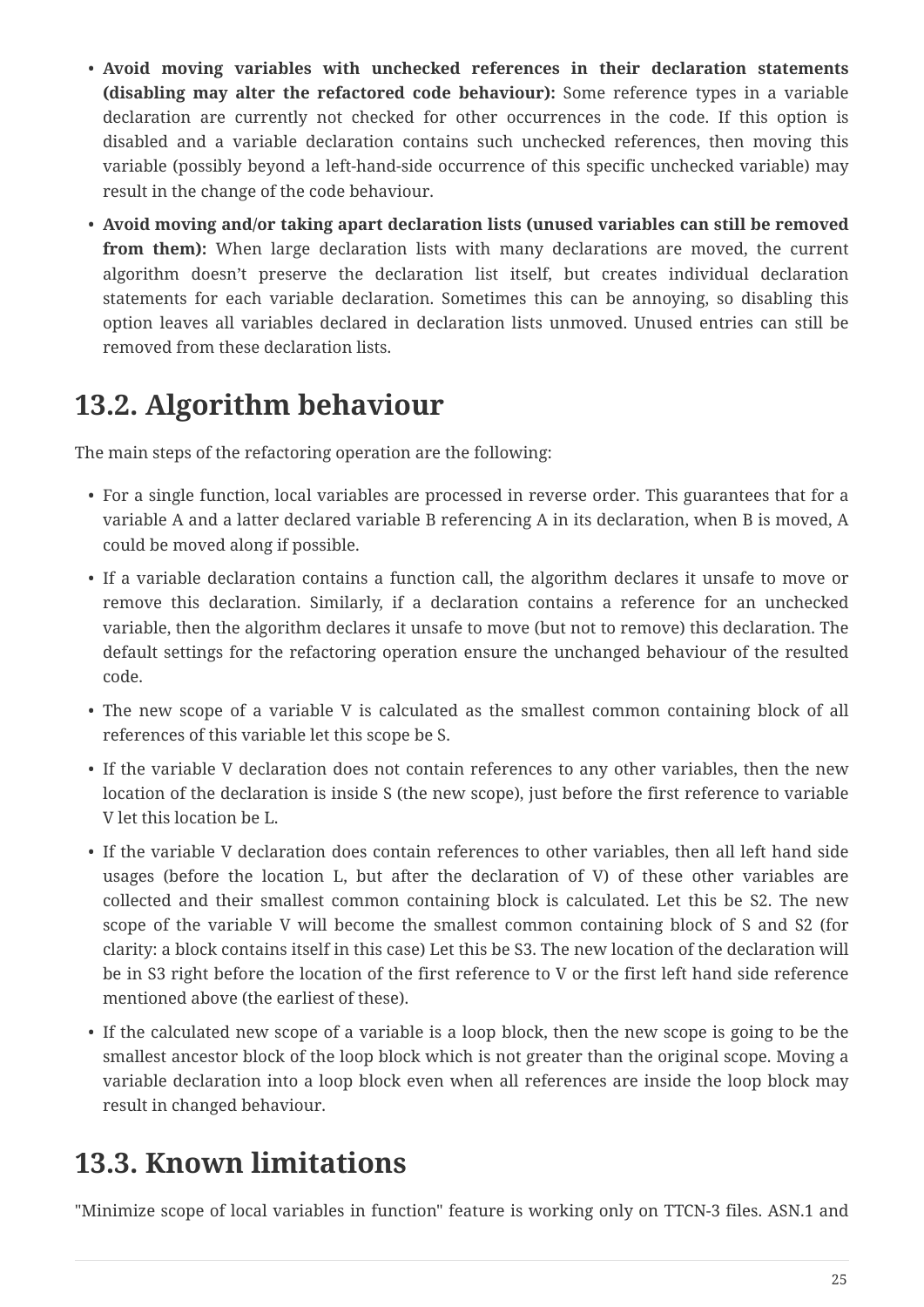pre-processable TTCN-3 files are not supported, and so will be skipped by the algorithm.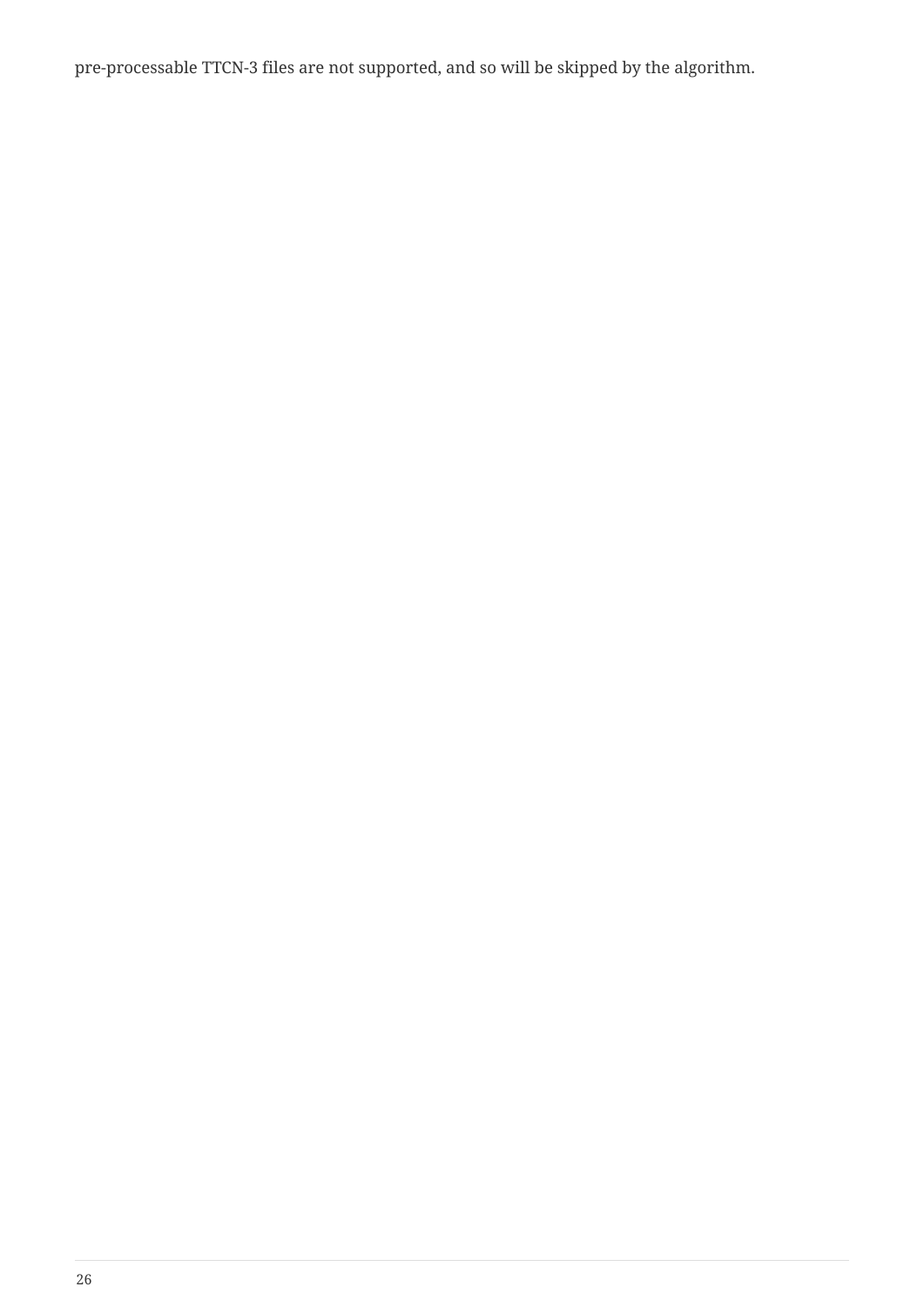# <span id="page-29-0"></span>**Chapter 14. Organize imports**

This functionality allows users to rearrange and correct imports in their TTCN-3 modules. As part of the functionality the existing imports are order in alphabetical order. When the algorithm encounters an unused import it is removed. When the algorithm finds that an import is missing, and it can identify which module needs to be imported, the import is inserted.

### <span id="page-29-1"></span>**14.1. Usage**

To use the refactoring operation on a single module, select **TitaniumRefactoring / Organize imports** from the TTCN-3 editor's right-click context menu.

To use the operation on any number of files, folders or projects, select **TitaniumRefactoring / Organize imports** from the Project Explorer right-click context menu.

A wizard dialog is presented for the user to review the changes, before executing them.

## <span id="page-29-2"></span>**14.2. Known limitations**

Please note that the "Organize imports" feature is working only on TTCN-3 files. ASN.1 and preprocessable TTCN-3 files are not supported.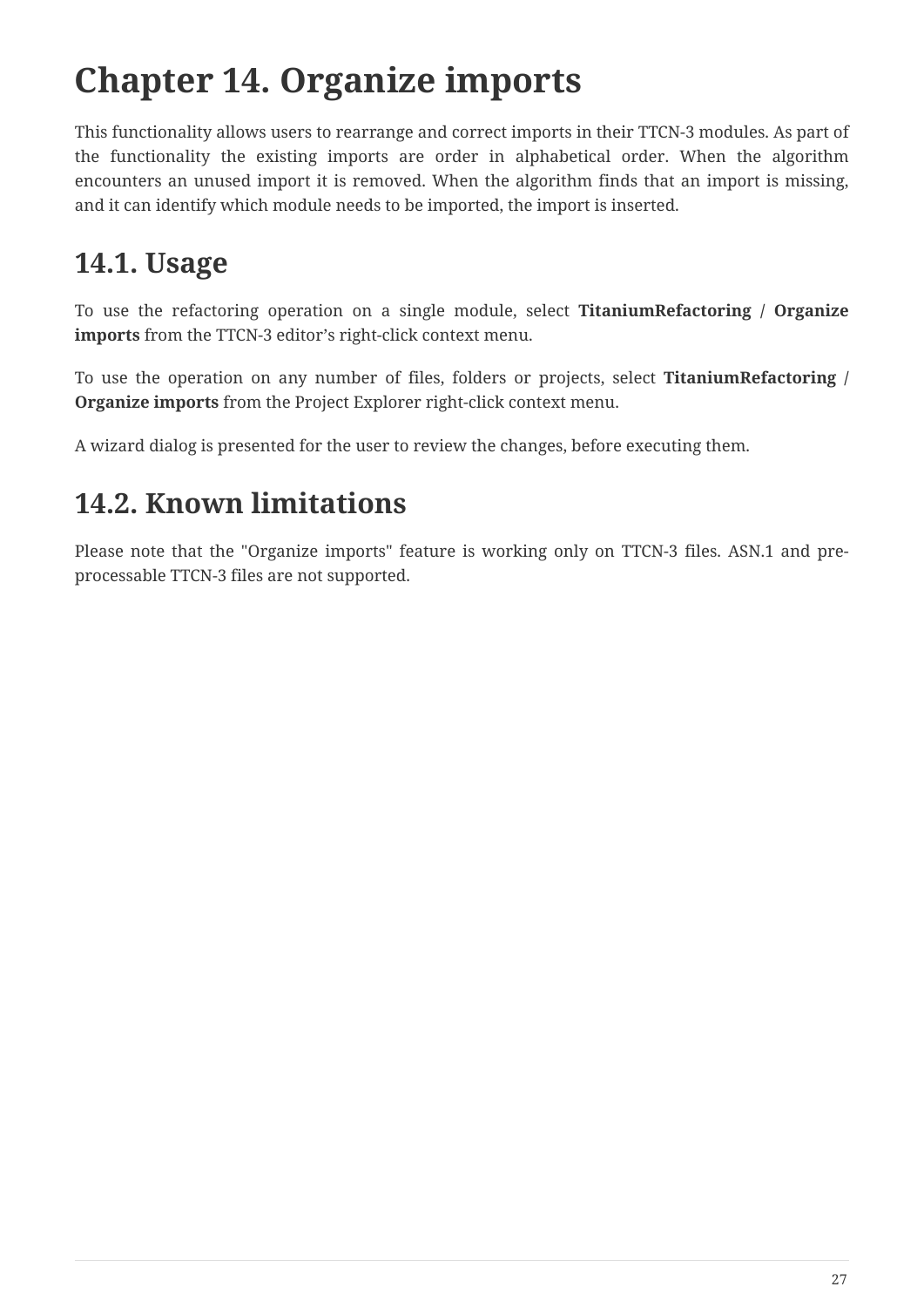# <span id="page-30-0"></span>**Chapter 15. Runs on scope reduction**

This functionality allows users to reduce the "runs on" components of functions, altsteps and testcases to the minimal needed.

When writing functions, altsteps or testcases it is quite common to start with a blueprint of what component they might need to run on. However sometimes it just happens that the function written, does not actually need to run on the component mentioned in its "runs on" clause, as it does not use any of that component's member declarations. This feature analyzes the function, altstep or testcase in question, and based on the declarations it uses from the component hierarchy it determines the smallest possible component it could run on (which the current one is extending). This effectively also means, that the same function will now be applicable in many more situations, as a "smaller" component means possibly more calling sites.

## <span id="page-30-1"></span>**15.1. Usage**

To use the refactoring operation on a single module, select **TitaniumRefactoring / Runs on scope reduction** from the TTCN-3 editor's right-click context menu.

To use the operation on any number of files, folders or projects, select **TitaniumRefactoring / Runs on scope reduction** from the Project Explorer right-click context menu.

A wizard dialog is presented for the user to review the changes, before executing them.

### <span id="page-30-2"></span>**15.2. Known limitations**

Please note that the "Runs on scope reduction" feature is working only on TTCN-3 files. ASN.1 and pre-processable TTCN-3 files are not supported.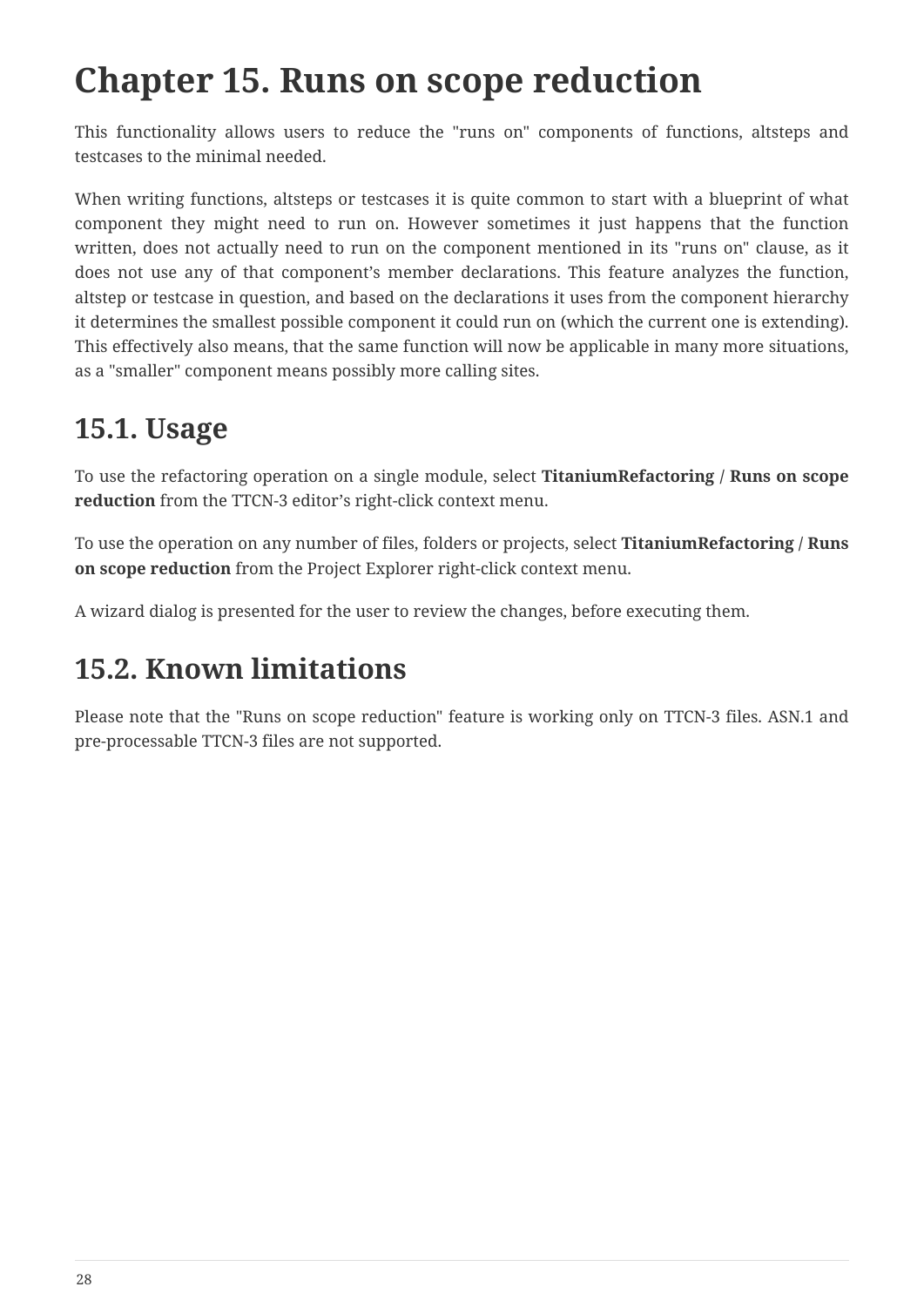# <span id="page-31-0"></span>**Chapter 16. Ungroup module parameters**

This functionality allows users to ungroup module parameters, that are present in the code using the group style definition.

Group style definition of module parameters have been deprecate in the TTCN-3 for a long time and this style is planned to be removed from the standard soon. This feature lets users update their code automatically to the replacement notation.

Examples:

```
// this deprecated syntax is refactored
modulepar {
  integer mp_1 := 1, mp_2 := 2;
    charstring mp_3 := "example";
}
//to the following ungruped version
modulepar integer mp 1 := 1;
modulepar integer mp 2 := 2;
modulepar charstring mp_3 := "example";
```
### <span id="page-31-1"></span>**16.1. Usage**

To use the refactoring operation on a single module, select **TitaniumRefactoring / Ungroup module parameters in module** from the TTCN-3 editor's right-click context menu.

To use the operation on any number of files, folders or projects, select **TitaniumRefactoring / Ungroup module parameters** from the Project Explorer right-click context menu.

A wizard dialog is presented for the user to review the changes, before executing them.

# <span id="page-31-2"></span>**16.2. Known limitations**

Please note that the "Ungroup module parameters" feature is working only on TTCN-3 files. ASN.1 and pre-processable TTCN-3 files are not supported.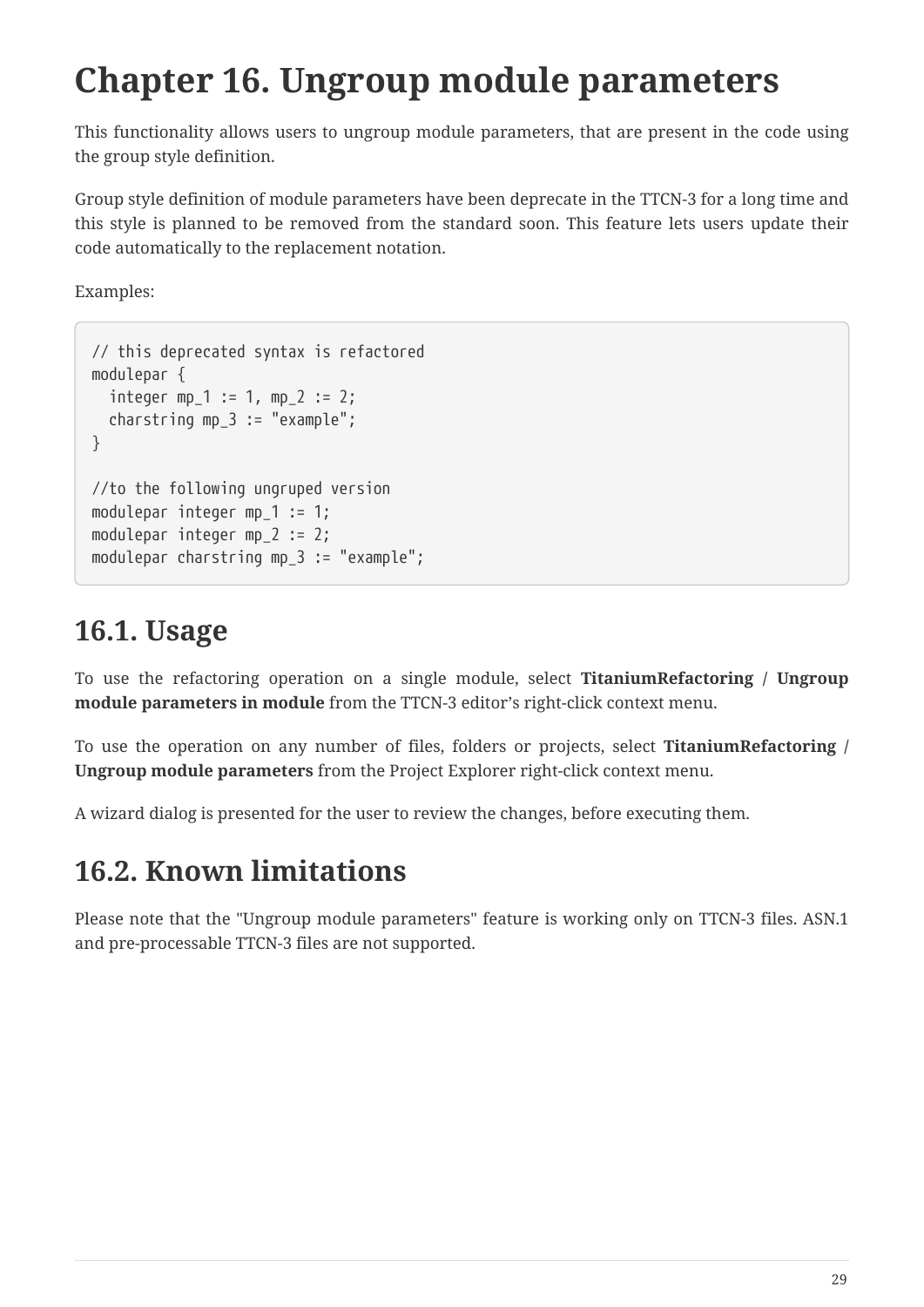# <span id="page-32-0"></span>**Chapter 17. Insert field**

This functionality allows users to insert a new field into the selected record or set type. The new field appears at all of the type's occurrences in the project.

# <span id="page-32-1"></span>**17.1. Usage**

To insert a new field into a record or set type, right click on the type definition identifier in the editor window and choose **TitaniumRefactoring / Insert field** from the context menu. If the type of the selection is not supported for the operation, an error message is displayed in the status bar.

If the selection is supported for the operation, then a wizard dialog is presented for the user to specify the position, name, type and value of the new field. Names that are already present in the selected type definition are not accepted. After this, the produced changes can be reviewed and accepted by clicking on the Finish button.

## <span id="page-32-2"></span>**17.2. Known limitations**

Please note that the "Insert field" feature is working only on TTCN-3 files. ASN.1 and preprocessable TTCN-3 files are not supported, and so will be skipped by the algorithm.

**NOTE** The algorithm does not check if the type and the value of the new field are valid.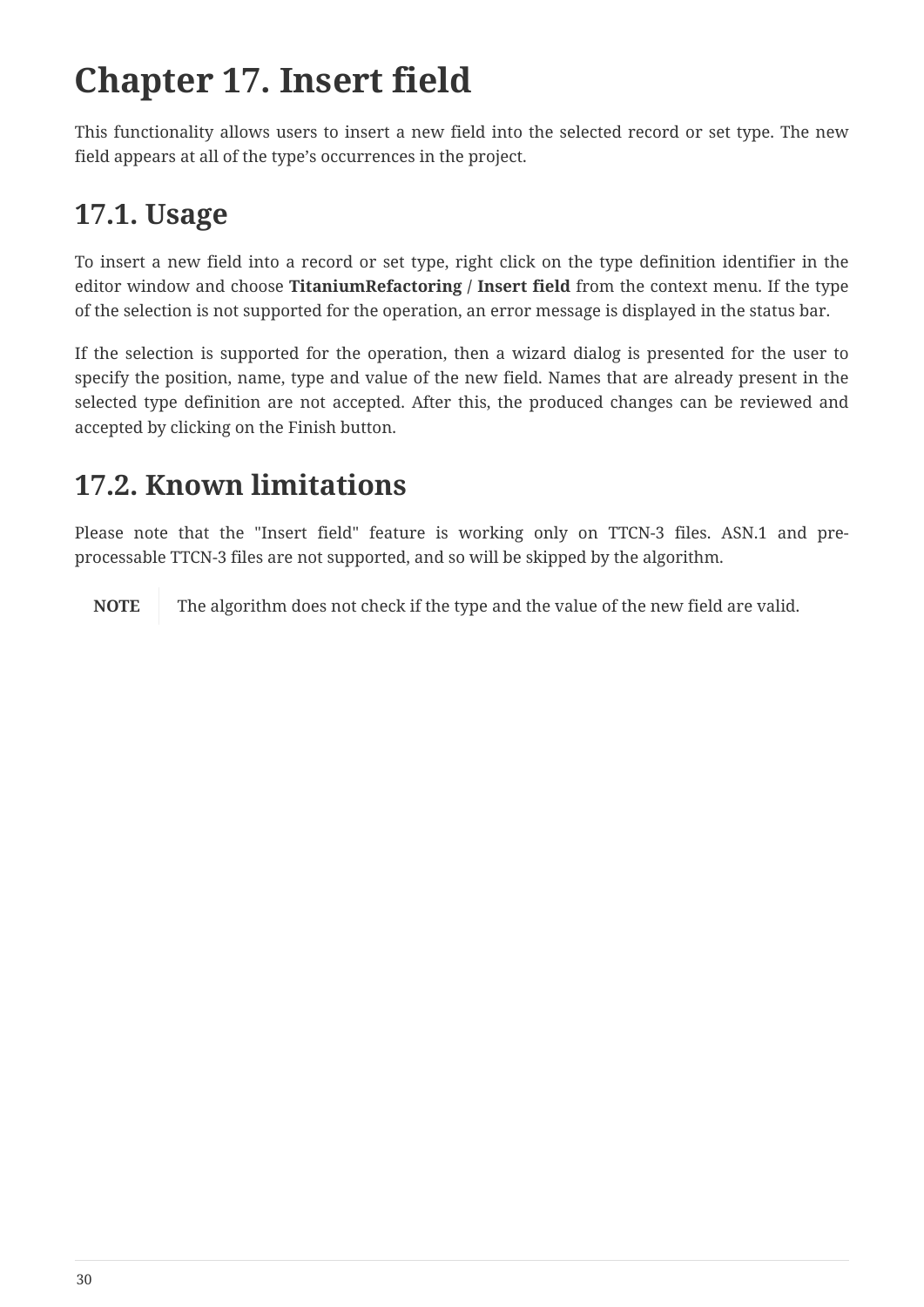# <span id="page-33-0"></span>**Chapter 18. Change union to select union**

This functionality allows users to automatically convert already existing select statements, to more efficient and descriptive select union statements, if possible.

The TTCN-3 standard has been extended recently with the select union statement, to provide better support for the situation, when several execution path are possible based on the currently selected field of a union typed value. As the below example shows, previously select statements could be used for this purpose, but were lacking. The new syntax not only communicates its purpose better, but also allows for checking if all possible fields are covered (leading to safer code).

Examples:

```
//given the following union type
type union my_union {
    integer field1,
    integer field2
}
// this example function
function f_example(in my_union my_par) {
    select(true) {
      case (ischosen(my_par.field1)) {
         ...
      }
      case (ischosen(my_par.field2)) {
         ...
      }
    }
}
//can be refactored to
function f_example(in my_union my_par) {
    select union(my_par) {
      case(field1){
      }
      case(field2){
      }
    }
}
```
# <span id="page-33-1"></span>**18.1. Usage**

To use the refactoring operation on a single module, select **TitaniumRefactoring / Change union to select union** from the TTCN-3 editor's right-click context menu.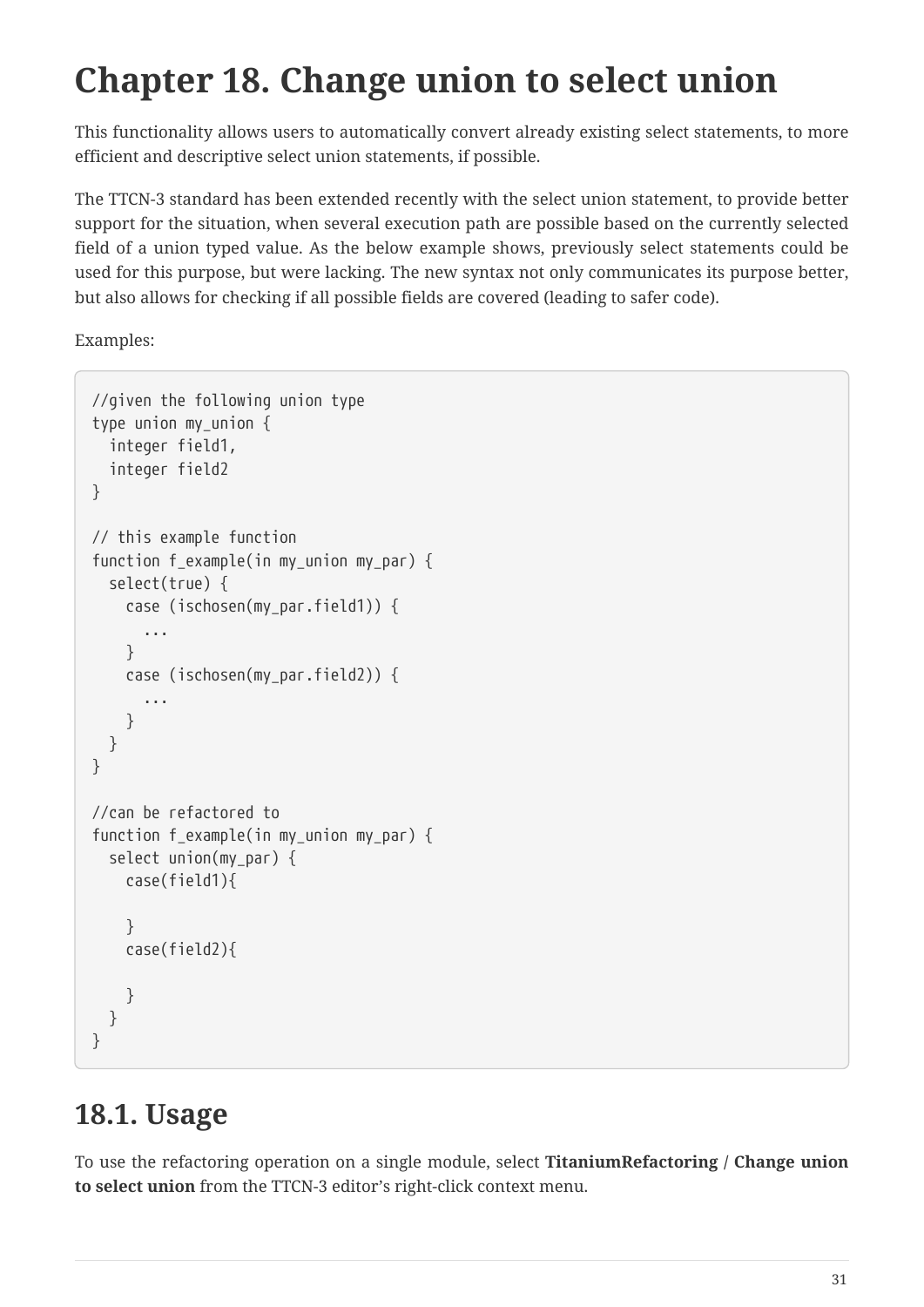To use the operation on any number of files, folders or projects, select **TitaniumRefactoring / Change union to select union** from the Project Explorer right-click context menu.

A wizard dialog is presented for the user to review the changes, before executing them.

# <span id="page-34-0"></span>**18.2. Known limitations**

Please note that the "Change union to select union" feature is working only on TTCN-3 files. ASN.1 and pre-processable TTCN-3 files are not supported.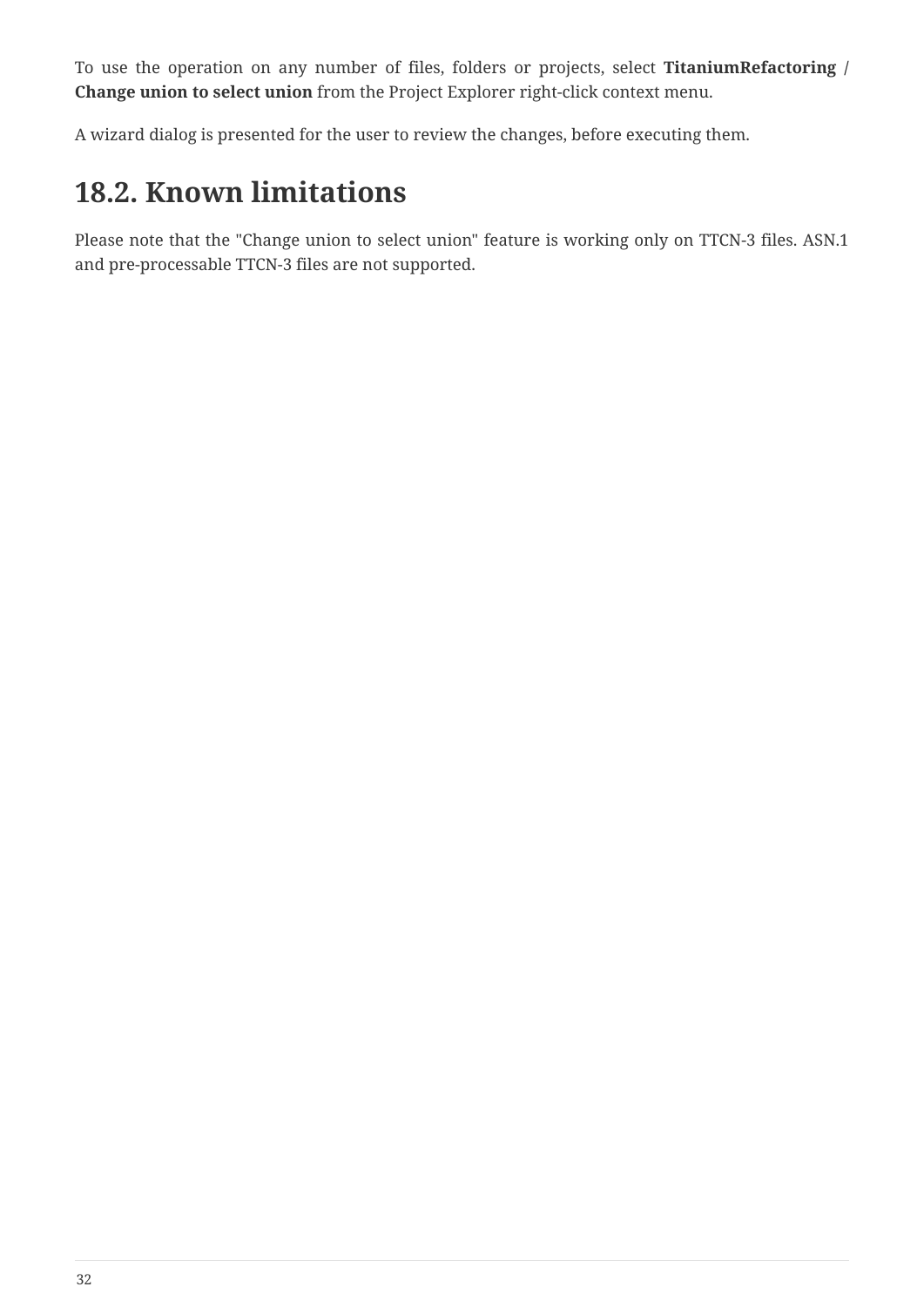# <span id="page-35-0"></span>**Chapter 19. Move function**

This refactoring tries to detect functions that are located in a module they do not belong to, find a better new location for them and automatically move them there while also inserting the missing imports.

# <span id="page-35-1"></span>**19.1. Usage**

To run the refactoring operation, select the modules or the project to be refactored and from the context menu that appears on right click, choose **TitaniumRefactoring / Move function**.

A wizard is presented for the user to choose the functions to be moved from the selected modules, the method used for finding their new destination and the name filtering option. After this, the produced changes can be reviewed and accepted by clicking on the Finish button.

# <span id="page-35-2"></span>**19.2. Algorithm behaviour**

The main steps of the refactoring operation are the following:

- At first, the methods to be moved are detected from the selected modules. If the function does not use anything (fields, methods, etc.) from its own module and is not private, it is added to a list that contains the methods to be moved.
- The implementation provides three main approaches for the possible target modules of the functions; selecting the shortest module that is used by the method, selecting that of the used ones that needs the least new imports after inserting the function and finding the one which contains the most methods running on the same component as the one to be moved.
- Modules can be excluded from the destinations list by filtering by their name.
- The possible new destinations are rated between 0% and 100%, which represents to what degree they are recommended.
- After the final destination for the method has been selected, the missing imports are inserted as well into the destination module. The missing imports are those modules, that the method uses but are not among the imported modules of the destination.
- Those modules that import the original location of the method are checked to see if they contain references to the function. If they do, then their imports are examined to decide if they import the new destination. If they do not, then a new import to the destination module is inserted.

## <span id="page-35-3"></span>**19.3. Known limitations**

Please note that the "Move function" feature is working only on TTCN-3 files. ASN.1 and preprocessable TTCN-3 files are not supported, and so will be skipped by the algorithm.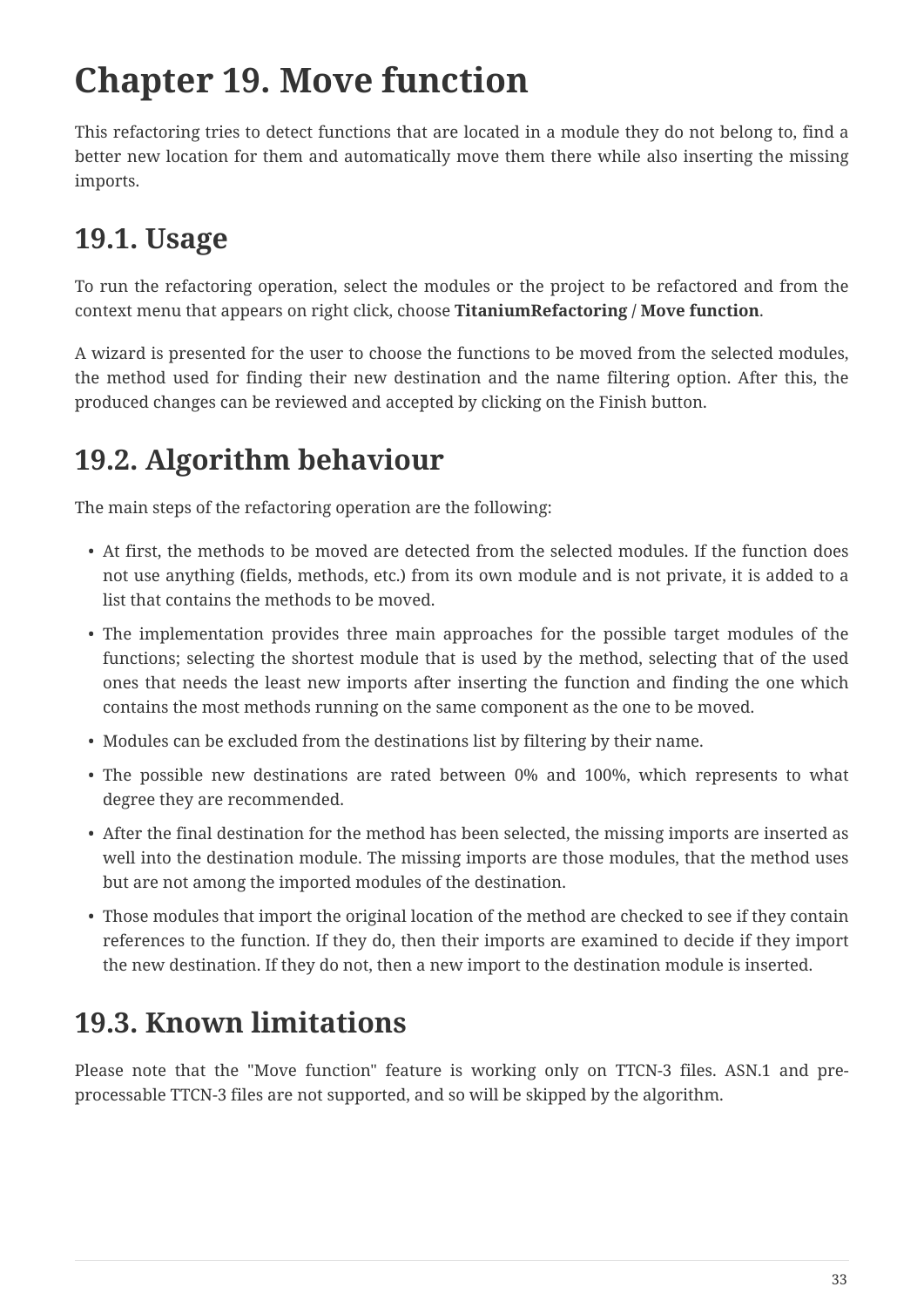# <span id="page-36-0"></span>**Chapter 20. References**

- <span id="page-36-4"></span>• [1] [Installation Guide for TITAN Designer and TITAN Executor for the Eclipse IDE](https://gitlab.eclipse.org/eclipse/titan/titan.EclipsePlug-ins/blob/master/org.eclipse.titan.help/docs/Eclipse_installationguide/Eclipse_installationguide.adoc)
- <span id="page-36-3"></span>• [2] [Programmers Technical Reference for TITAN TTCN-3 Test Executor](https://gitlab.eclipse.org/eclipse/titan/titan.core/blob/master/usrguide/referenceguide/ReferenceGuide.adoc)
- <span id="page-36-1"></span>• [3] [Methods for Testing and Specification \(MTS\);The Testing and Test Control Notation version](http://www.etsi.org/deliver/etsi_es/201800_201899/20187301/04.01.01_60/es_20187301v040101p.pdf) [3.Part 1: Core Language European Telecommunications Standards Institute. ES 201 873-1](http://www.etsi.org/deliver/etsi_es/201800_201899/20187301/04.01.01_60/es_20187301v040101p.pdf) [Version 4.1.1, July 2009](http://www.etsi.org/deliver/etsi_es/201800_201899/20187301/04.01.01_60/es_20187301v040101p.pdf)
- <span id="page-36-2"></span>• [4] [Methods for Testing and Specification \(MTS\);The Testing and Test Control Notation version](http://www.etsi.org/deliver/etsi_es/201800_201899/20187307/04.01.01_60/es_20187307v040101p.pdf) [3.Part 7: Using ASN.1 with TTCN-3 European Telecommunications Standards Institute. ES 201](http://www.etsi.org/deliver/etsi_es/201800_201899/20187307/04.01.01_60/es_20187307v040101p.pdf) [873-7 Version 4.1.1, July 2009](http://www.etsi.org/deliver/etsi_es/201800_201899/20187307/04.01.01_60/es_20187307v040101p.pdf)